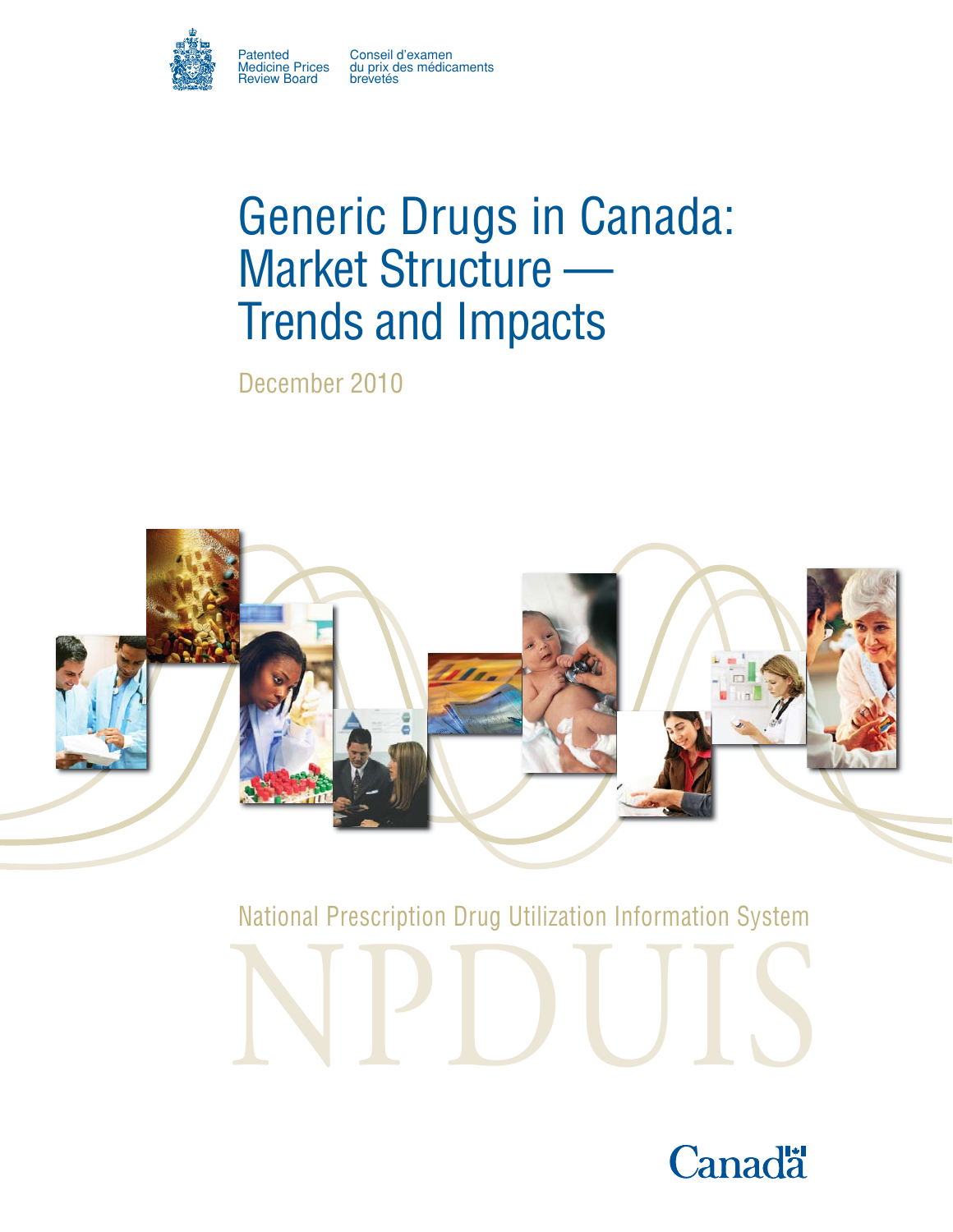Published by the Patented Medicine Prices Review Board

*Generic Drugs in Canada: Market Structure — Trends and Impacts* is available in electronic format at www.pmprb-cepmb.gc.ca

Une traduction de ce document est également disponible en français sous le titre : *« Médicaments génériques au Canada : Structure de marché — Tendances et répercussions ».*

The Patented Medicine Prices Review Board Standard Life Centre Box L40 333 Laurier Avenue West Suite 1400 Ottawa, ON K1P 1C1 Tel.: 1-877-861-2350 613-952-7360 Fax: 613-952-7626 TTY 613-957-4373 Email: pmprb@pmprb-cepmb.gc.ca Web: www.pmprb-cepmb.gc.ca

ISBN: 978-1-100-17492-1 Cat. No.: H82-5/2010E-PDF

The statements and opinions expressed in this NPDUIS report do not represent the official position of the PMPRB. NPDUIS is a research initiative that operates independently of the regulatory activities of the Board.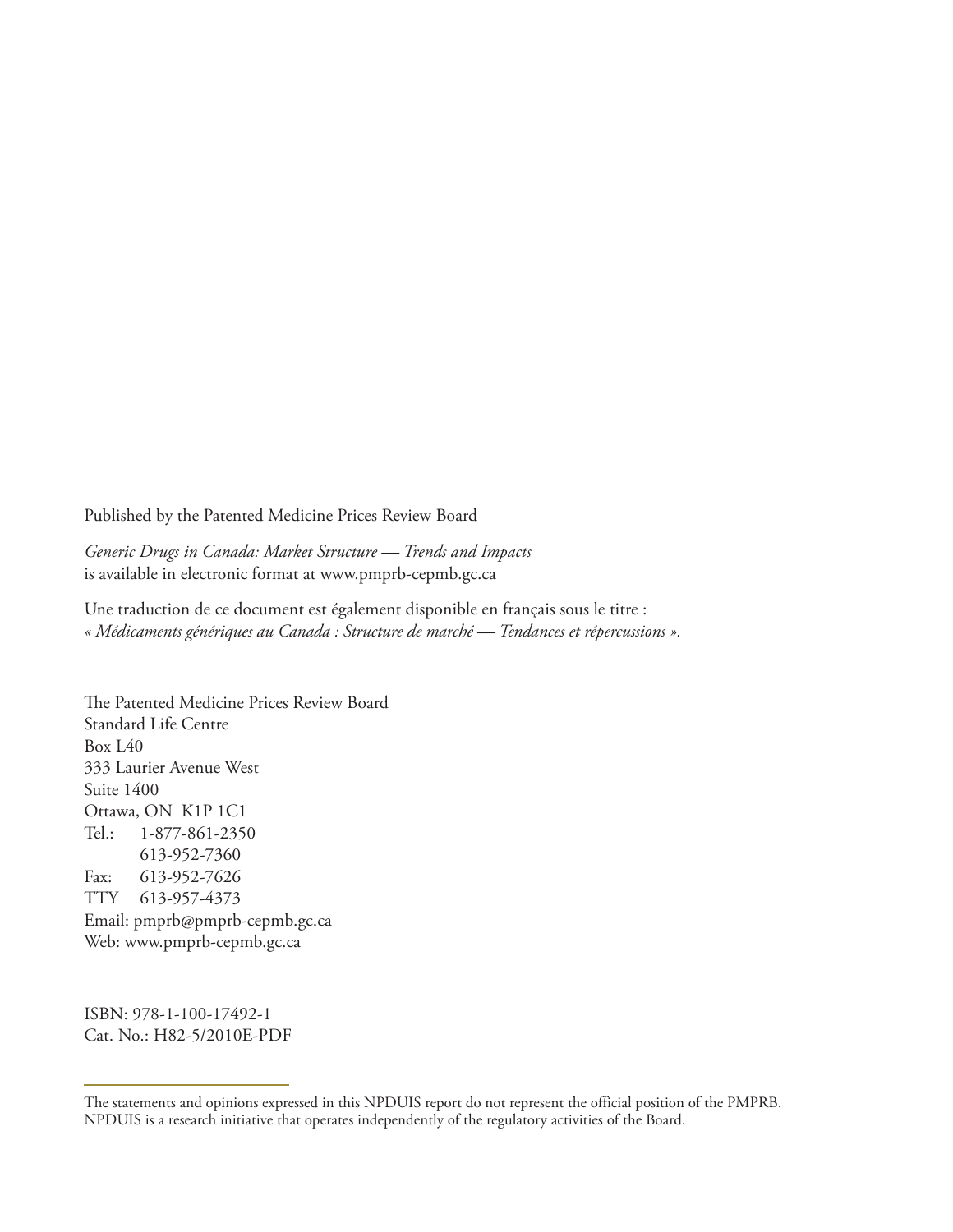# **About the PMPRB**

The Patented Medicine Prices Review Board (PMPRB) is an independent quasi-judicial body established by Parliament in 1987.

The PMPRB has a dual role: to ensure that prices at which patentees sell their patented medicines in Canada are not excessive; and to report on pharmaceutical trends of all medicines and on R&D spending by patentees.

The PMPRB reports annually to Parliament, through the Minister of Health, on its activities, on pharmaceutical trends relating to all medicines, and on the R&D spending by patentees.

# **The NPDUIS Initiative**

The National Prescription Drug Utilization Information System (NPDUIS) provides critical analyses of drug price, utilization, and cost trends in Canada to support drug plan policy decision-making for participating federal, provincial, and territorial governments.

The NPDUIS initiative is a partnership between the PMPRB and the Canadian Institute for Health Information. It was established in 2001 by the federal/provincial/territorial Ministers of Health.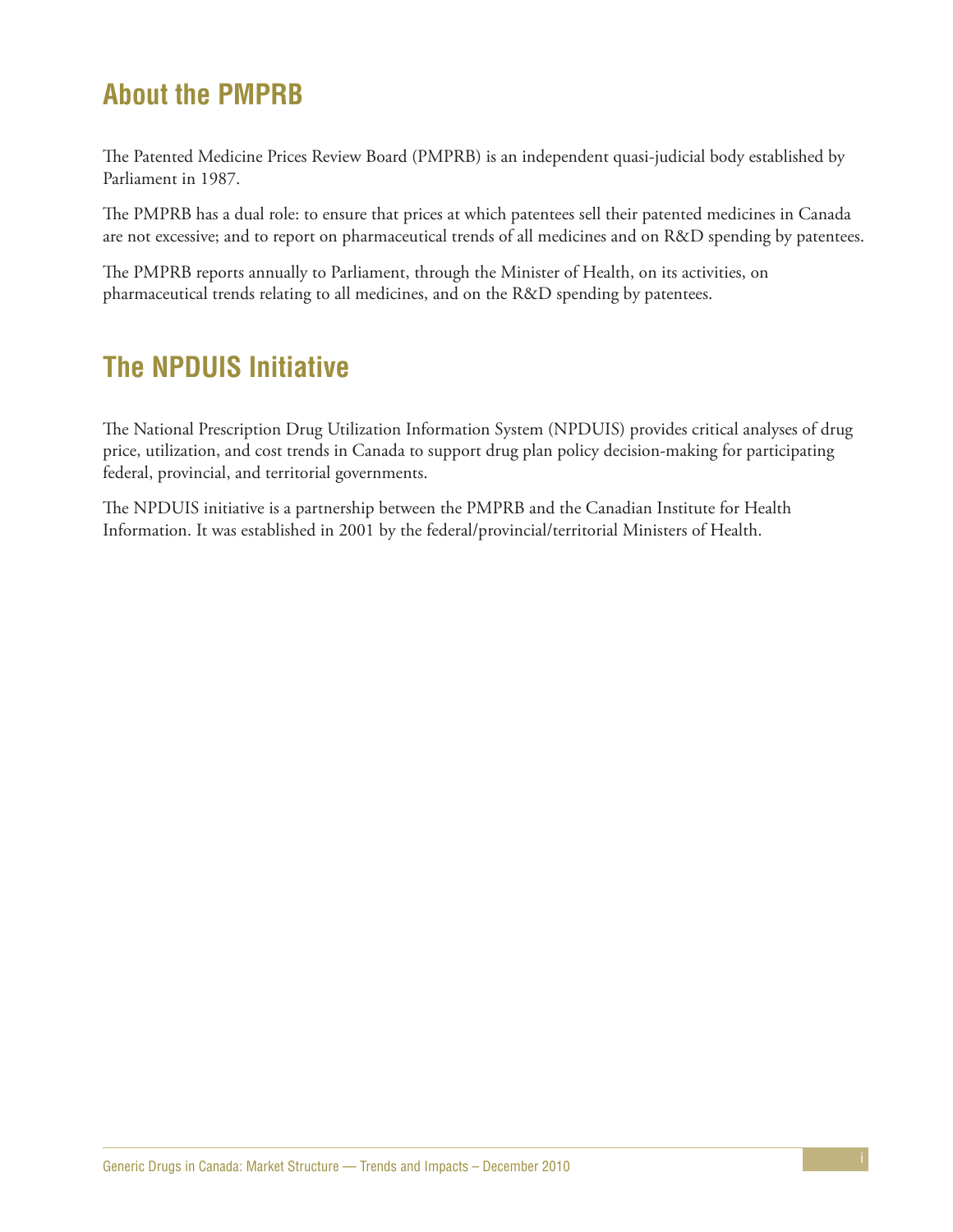# **Acknowledgements**

This report was prepared by the Patented Medicine Prices Review Board (PMPRB) under the provisions of the National Prescription Drug Utilization Information System (NPDUIS).

The PMPRB recognizes the contributions of the members of the NPDUIS Steering Committee for their expert oversight and guidance in the preparation of this report.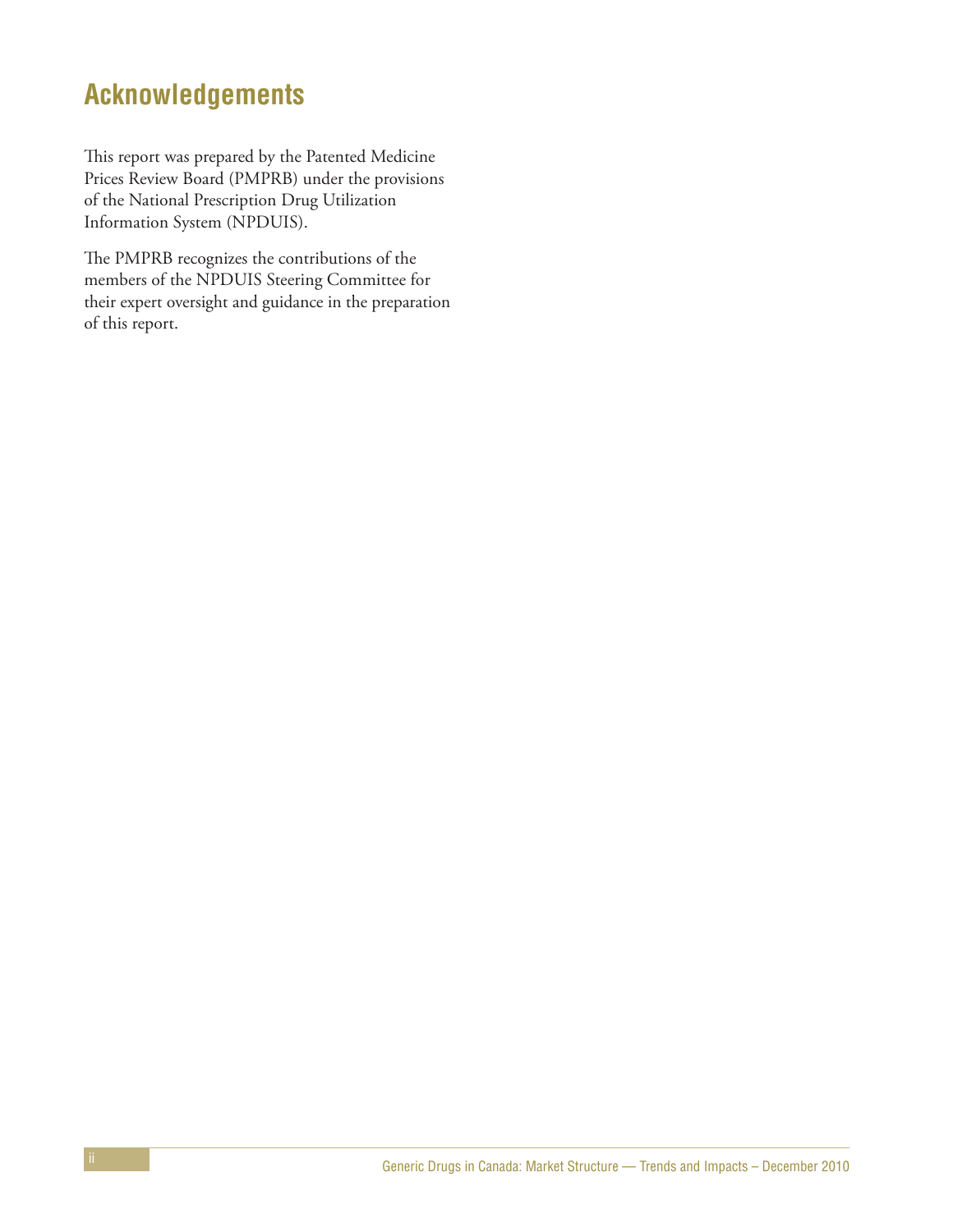## **Executive Summary**

This report examines market-structure trends among markets for generic prescription drug products in Canada. It is principally concerned with the degree of sales concentration in Canadian generic markets, as well as the possible impact of such concentration on prices.

Canadian markets for generic drug products are highly concentrated with respect to sales. The two leading suppliers in a typical generic market accounted for 84.5% of sales in 2007, while the top four suppliers accounted for 96.7%. There are high levels of sales concentration in all therapeutic classes. In even the largest generic markets, where one would expect vigorous competition for market share, sales are typically dominated by a few suppliers.

On the other hand, an analysis of various foreign-to-Canadian average price ratios does not point to any simple relationship between market structure and the relative costliness of generic drug products in Canada. These results imply that relatively low salesconcentration ratios and the existence of numerous suppliers in Canada by no means guarantee that the Canadian price of a particular generic drug will be in line with prices in other countries. It follows that while markets for generic drug products definitely are highly concentrated at the manufacturing level, this is not the fundamental source of divergence between Canadian and foreign prices.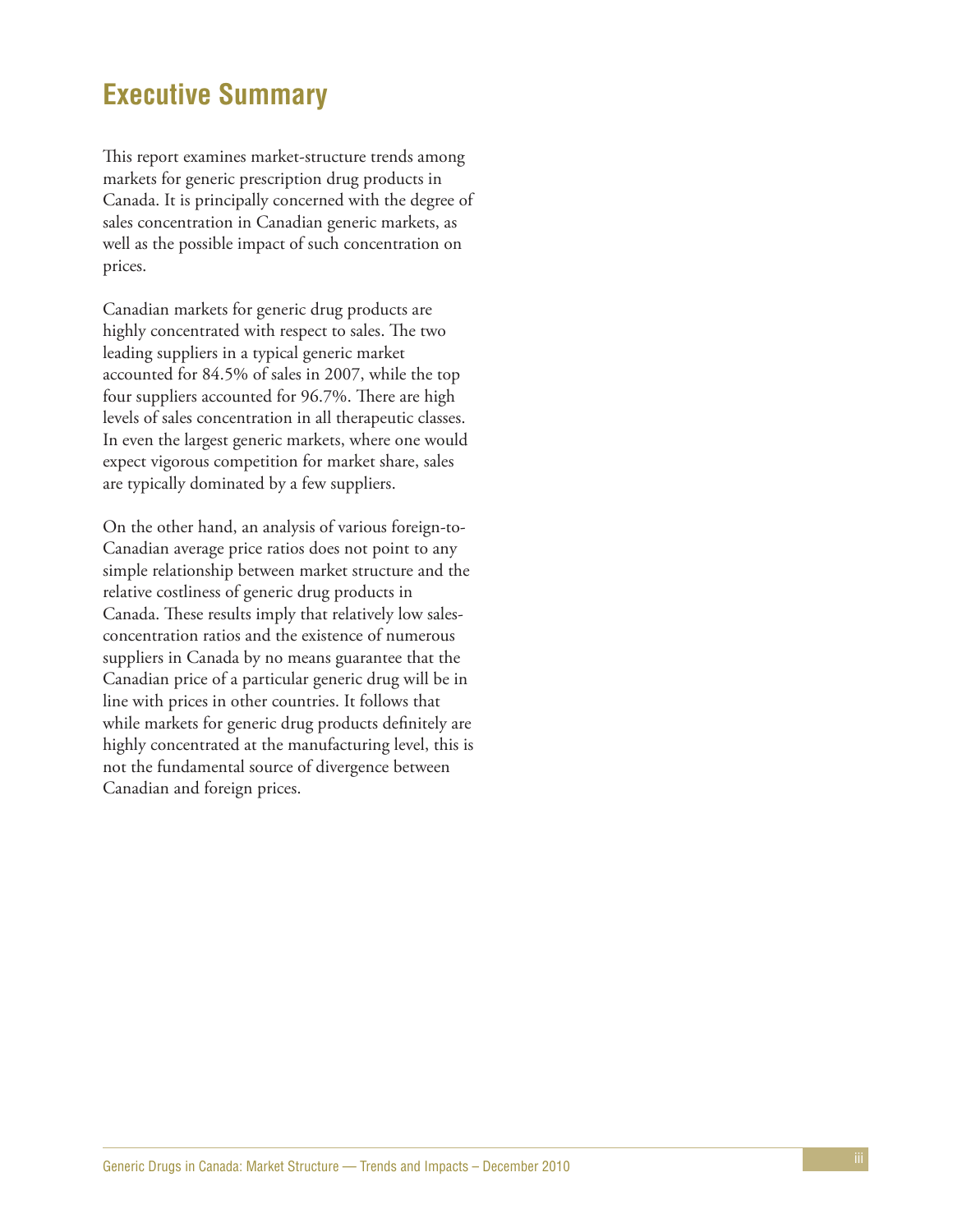# **Table of Contents**

| $2^{\circ}$     |                                                                                    |
|-----------------|------------------------------------------------------------------------------------|
| $3\phantom{.0}$ | Generic drug products: International Price Comparisons by Level of Concentration 7 |
|                 |                                                                                    |
|                 | Appendix A: International Price Comparisons at Purchasing Power Parities 13        |
|                 |                                                                                    |
|                 |                                                                                    |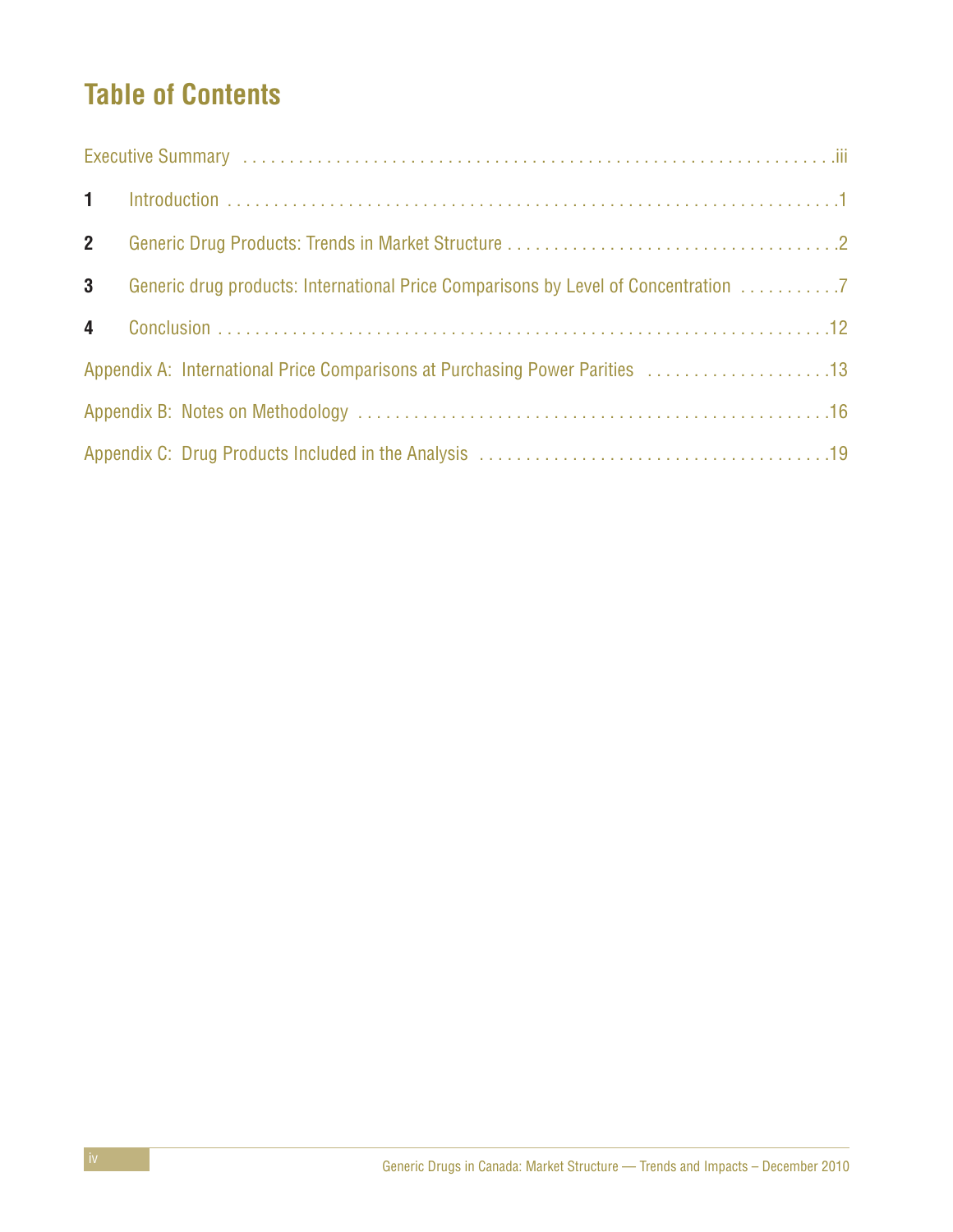# **1 Introduction**

This report examines market-structure trends among non-patented prescription drug products in Canada. It is principally concerned with the degree of sales concentration in Canadian generic markets, as well as the possible impact of such concentration on prices.

The analysis covers a set of 298 leading generic drug products.1 The analysis is restricted to cases where there were at least two generic versions of the product sold in Canada in 2007. Markets where there is a single generic supplier will be considered separately in a subsequent study.

All data used in this report are from IMS Health's MIDAS database. The data cover only drug purchases made by the retail pharmacy sector.2

<sup>1</sup> Note that many of the markets considered in this analysis are "patented markets", in the sense that the market includes at least one (branded or generic) product reported to the PMPRB as patented between 2003 and 2007. This analysis draws no distinction between such "patented markets" and markets where there are no such patented drug products.

Appendix B provides a detailed description of the process by which drug products were selected for inclusion in the analysis, as well as all other aspects of the methodology. A list of the drug products included in the analysis can be found in Appendix C.

<sup>2</sup> Throughout this report the term "price" refers to prices paid by pharmacies to wholesalers or directly to companies, not those paid by consumers or drug plans. These prices are derived from sales data based on invoiced prices and do not include off-invoice discounts, free goods and other forms of price reduction such as rebates. Appendix B provides details on how prices are derived, as well as other aspects of the methodology.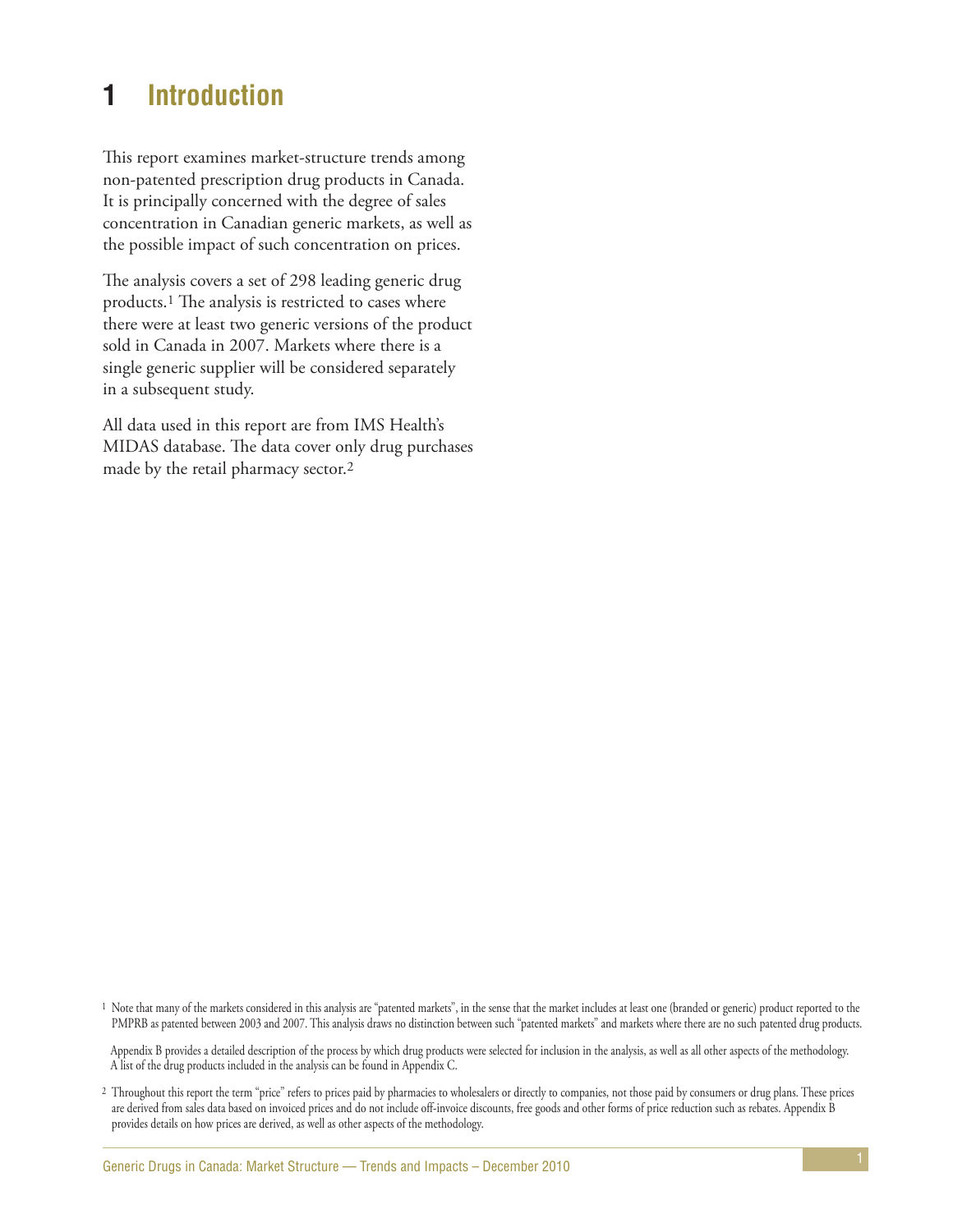# **2 Generic Drug Products: Trends in Market Structure**

Table 2.1 presents basic market information for the top 10 suppliers of generic drug products (by 2007 sales) in Canada. The first column shows how many of the 298 leading generic drug products each supplier sold in 2007. The second column gives the corresponding estimated value of the supplier's sales revenue. The third column gives the supplier's average share of sales in those generic markets in which it was active. Hence, the first line in Table 2.1 indicates that in 2007 Apotex sold 246 of the 298 leading generic drug products, thereby generating \$978.9 million in ex-factory sales. Among the 246 leading generic drug products in which Apotex was active, it had an average market share of 48.4%.

| Table 2.1. Leading suppliers, generic drug |  |
|--------------------------------------------|--|
| products, 2007                             |  |

| <b>Supplier</b>        | <b>Number</b><br>of drug<br>products | <b>Sales</b><br>(\$ millions) | Average<br>market<br>share $(\% )$ |
|------------------------|--------------------------------------|-------------------------------|------------------------------------|
| Apotex                 | 246                                  | 978.9                         | 48.4                               |
| Teva                   | 209                                  | 525.1                         | 25.3                               |
| Mylan                  | 154                                  | 300.0                         | 21.5                               |
| ratiopharm             | 137                                  | 263.1                         | 19.3                               |
| Pharmascience(Cdn)     | 168                                  | 196.8                         | 17.2                               |
| <b>Novartis</b>        | 98                                   | 99.2                          | 12.0                               |
| Cobalt Pharmaceuticals | 70                                   | 92.8                          | 12.7                               |
| Ranbaxy                | 32                                   | 45.7                          | 15.5                               |
| Riva                   | 79                                   | 23.0                          | 2.0                                |
| Johnson & Johnson      | 6                                    | 15.1                          | 27.2                               |

Table 2.2 provides basic results on the sales concentration in generic markets. These results indicate that, although sales concentration may have declined slightly from 2003 to 2007, Canadian generic markets remain highly concentrated. In particular, Table 2.2 indicates that in 2007 the two leading suppliers in a typical generic market accounted for 84.5% of sales, while the four leading firms accounted for 96.7% of sales. The Herfindahl index3 reinforces the finding of high concentration: this has a value of 49.1% for 2007, which is extraordinarily high by the standards usually applied in the interpretation of this measure.

| Table 2.2. Concentration statistics, generic drug |  |
|---------------------------------------------------|--|
| products, 2003-2007                               |  |

| Year | Average<br>number<br>of<br>suppliers | Average<br>two-firm<br>concentration<br>ratio $(\% )$ | Average<br>four-firm<br>concentration<br>ratio $(\% )$ | Average<br>Herfindahl<br>index<br>(%) |
|------|--------------------------------------|-------------------------------------------------------|--------------------------------------------------------|---------------------------------------|
| 2003 | 3.8                                  | 88.8                                                  | 98.5                                                   | 57.0                                  |
| 2004 | 4.1                                  | 87.7                                                  | 98.3                                                   | 55.2                                  |
| 2005 | 4.3                                  | 86.3                                                  | 98.1                                                   | 53.2                                  |
| 2006 | 4.6                                  | 85.4                                                  | 97.6                                                   | 52.7                                  |
| 2007 | 4.9                                  | 84.5                                                  | 96.7                                                   | 49.1                                  |

<sup>3</sup> The Herfindahl index (sometimes called the Herfindahl-Hirschmann index) is calculated by squaring the market share of each supplier and then summing the resulting values. This calculation can return a value of 50% or more only if sales are dominated by one or two firms. If, in contrast, sales are evenly distributed among three firms, the Herfindahl index will have a value of 33%. This falls to 25% if sales are evenly divided among four firms, and so forth. Very high values of the Herfindahl index — values in the range of 70% to 100% — are possible, but can only occur if a single supplier accounts for at least 80% of sales.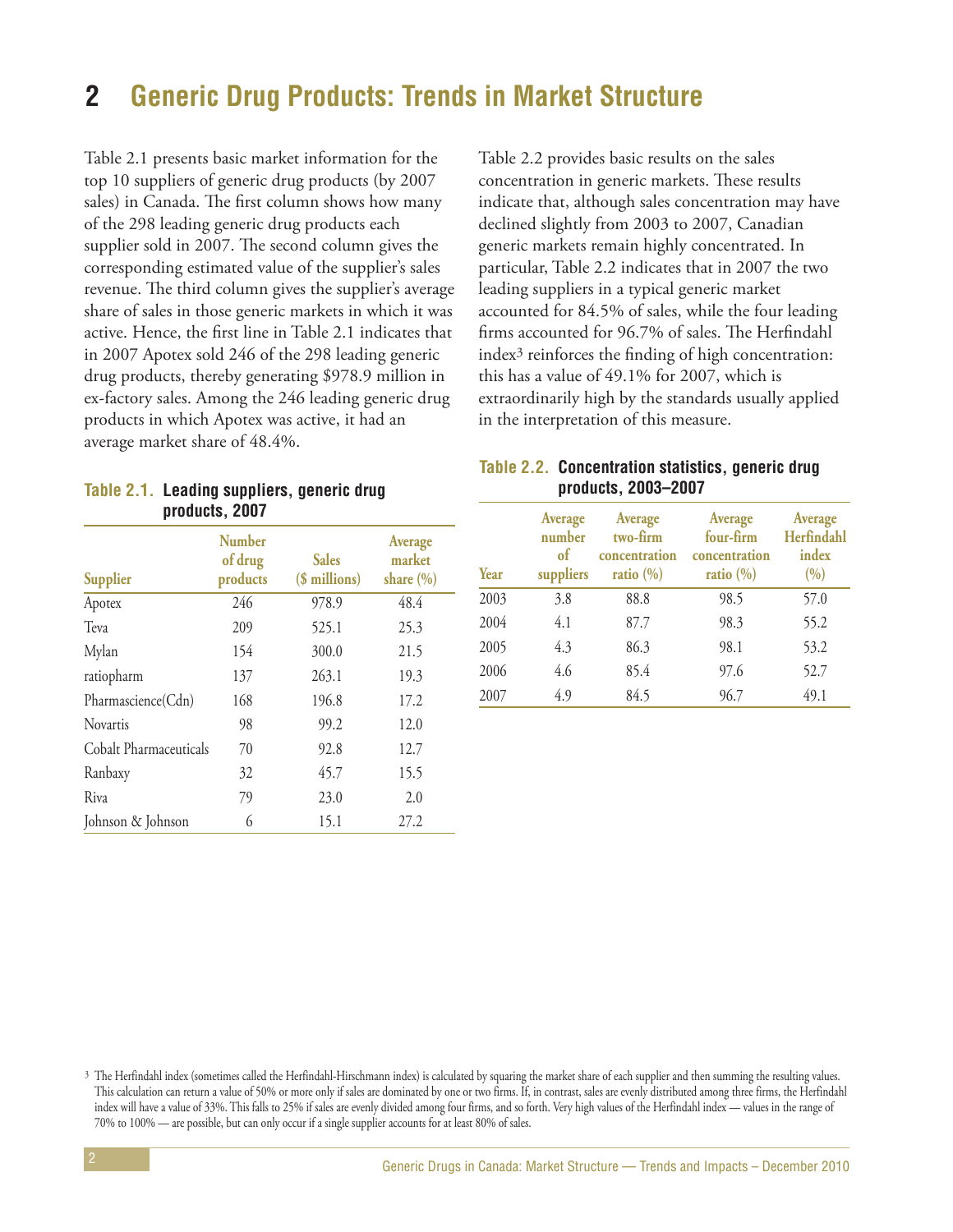Table 2.3 provides additional information on the individual ratios summarized by the average two-firm concentration ratio reported in Table 2.2. The results in this table show that in 2007, 117 (39.3%) of the 298 leading generic drug products were sold in markets where the two leading suppliers accounted for 95% or more of sales. Another 95 drug products (31.2%) were sold in markets where the two leading suppliers had between 75% and 95% of sales. In

contrast, only 5 drug products (1.7%) were sold in markets where the two leading suppliers had less than 50% of sales.

Table 2.4 provides concentration statistics by major therapeutic class. These results are entirely consistent with the aggregate results of Table 2.2. No matter the therapeutic class, all measures indicate a very high degree of sales concentration.

| Range: Two-firm<br>concentration ratio (CR2) | Number of<br>drug products | Share of<br>drug products (%) | <b>Sales</b><br>(\$ millions) | Share of<br>sales $(\% )$ |
|----------------------------------------------|----------------------------|-------------------------------|-------------------------------|---------------------------|
| $45\% \leq CR2 < 50\%$                       |                            | 1.7                           | 49.6                          | 1.9                       |
| $50\% \leq CR2 < 55\%$                       | 4                          | 1.3                           | 88.3                          | 3.4                       |
| $55\% \leq CR2 < 60\%$                       | 12                         | 4.0                           | 150.5                         | 5.8                       |
| $60\% \leq CR2 < 65\%$                       | 23                         | 7.7                           | 485.3                         | 18.6                      |
| $65\% \leq CR2 < 70\%$                       | 19                         | 6.4                           | 190.8                         | 7.3                       |
| $70\% \leq CR2 < 75\%$                       | 23                         | 7.7                           | 197.7                         | 7.6                       |
| $75\% \le CR2 < 80\%$                        | 20                         | 6.7                           | 159.6                         | 6.1                       |
| $80\% \leq CR2 < 85\%$                       | 31                         | 10.4                          | 225.8                         | 8.7                       |
| $85\% \le CR2 < 90\%$                        | 21                         | 7.0                           | 98.7                          | 3.8                       |
| $90\% \leq CR2 < 95\%$                       | 23                         | 7.7                           | 119.0                         | 4.6                       |
| $95\% \le CR2$                               | 117                        | 39.3                          | 839.6                         | 32.2                      |
| Total                                        | 298                        | 100.0                         | 2,604.8                       | 100.0                     |

#### **Table 2.3. Range distribution, two-firm concentration ratio, generic drug products, 2007**

#### **Table 2.4. Concentration statistics, generic drug products, by major therapeutic class, 2007**

|                                             | Average<br>number of | Average two-firm<br>concentration | Average four-firm<br>concentration | Average<br>Herfindahl |
|---------------------------------------------|----------------------|-----------------------------------|------------------------------------|-----------------------|
| Therapeutic class                           | suppliers            | ratio $(\% )$                     | ratio $(\% )$                      | index $(\% )$         |
| Alimentary Tract and Metabolism             | 5.6                  | 82.5                              | 96.2                               | 45.5                  |
| Blood and Blood Forming Organs              | 4.0                  | 88.7                              | 99.9                               | 48.5                  |
| Cardiovascular System                       | 5.3                  | 83.7                              | 96.5                               | 46.8                  |
| Dermatological                              | 4.0                  | 82.8                              | 97.1                               | 50.0                  |
| Genito-urinary System and Sex Hormones      | 4.4                  | 85.7                              | 98.5                               | 46.5                  |
| Systemic Hormonal Preparations              | 3.0                  | 95.0                              | 100.0                              | 70.6                  |
| General Antiinfectives for Systemic Use     | 4.4                  | 86.0                              | 98.0                               | 51.2                  |
| Antineoplastics and Immunomodulating Agents | 3.5                  | 83.2                              | 98.6                               | 46.4                  |
| Musculo-skeletal System                     | 4.1                  | 86.1                              | 98.4                               | 57.8                  |
| Nervous System                              | 5.1                  | 82.7                              | 95.3                               | 48.4                  |
| Antiparasitics                              | 3.0                  | 93.3                              | 100.0                              | 56.4                  |
| Respiratory System                          | 3.2                  | 90.6                              | 99.0                               | 49.5                  |
| Sensory Organs                              | 3.3                  | 84.7                              | 98.4                               | 41.8                  |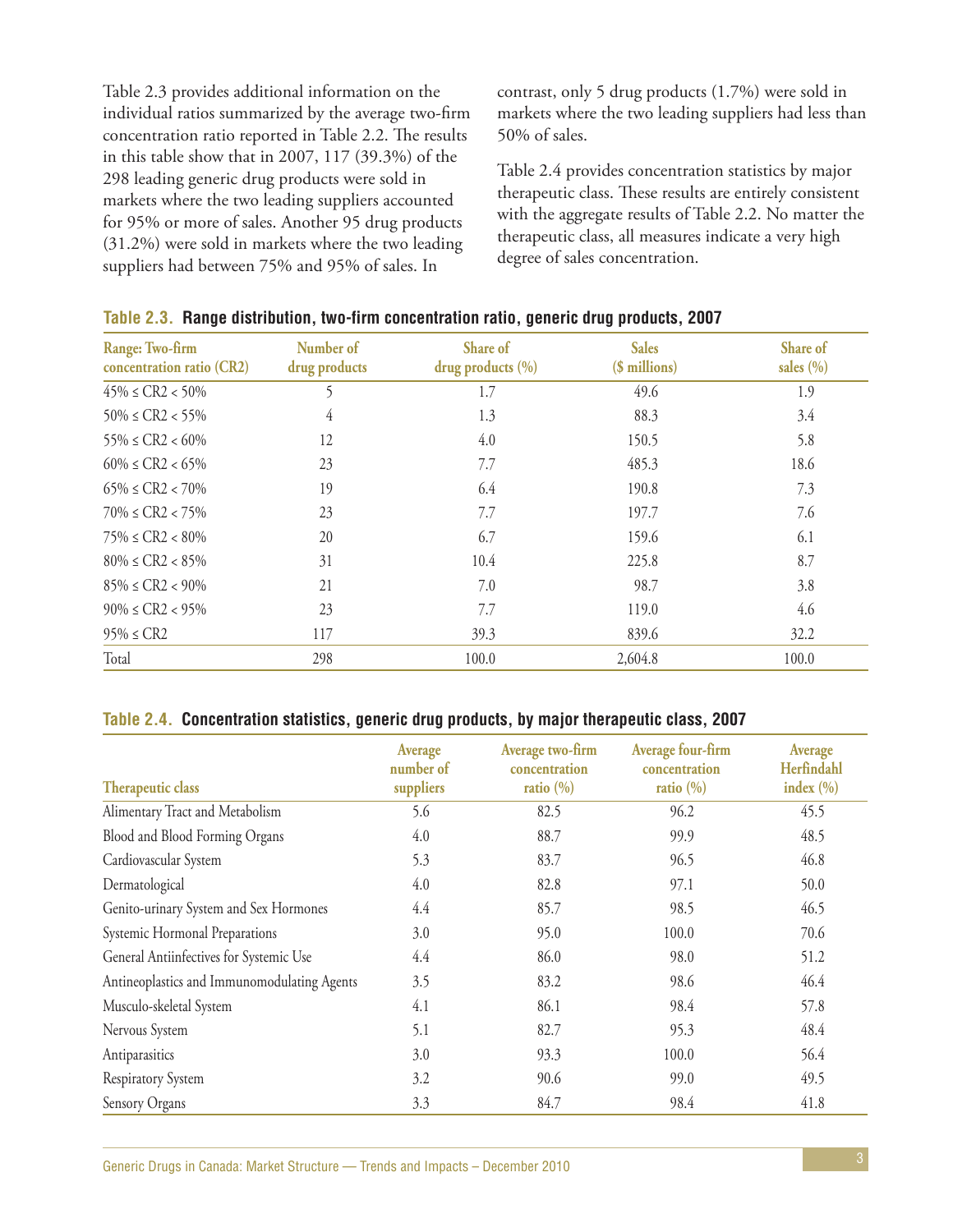Table 2.5 reports concentration statistics by the size of market. As might be expected, the results in the table indicate that the larger the market, the more entrants it can support, and hence, the smaller the degree of sales concentration. However, this relationship is not nearly as strong as one might expect. For example, the table shows that in markets with total sales of less than \$5 million, there were typically 4.0 suppliers, with the two leading firms accounting for 89.1% of sales. By comparison, the 20 markets where there were sales of at least \$25 million typically sustained

7.6 suppliers. Despite this, the two leading suppliers still accounted for 73.9% of sales, while the top four suppliers accounted for 92.8%. Thus it appears that in even the largest generic markets, where one would expect vigorous competition for market share, sales are usually dominated by a few suppliers.

Table 2.6 gives results specifically for the 20 drug products among the set of 298 with 2007 sales of \$25 million or more. Although there were five or more suppliers in most of these markets, the two

| Range:<br>Market size                      | Number of<br>drug products | <b>Sales</b><br>(\$ millions) | Average<br>number of<br>suppliers | Average two-firm<br>concentration<br>ratio $(\% )$ | Average four-firm<br>concentration<br>ratio $(\% )$ | Average<br>Herfindahl<br>index $(\% )$ |
|--------------------------------------------|----------------------------|-------------------------------|-----------------------------------|----------------------------------------------------|-----------------------------------------------------|----------------------------------------|
| \$25 million $\leq$ sales                  | 20                         | 1,079.1                       | 7.6                               | 73.9                                               | 92.8                                                | 40.2                                   |
| \$10 million $\leq$ sales $<$ \$25 million | 48                         | 701.9                         | 6.1                               | 75.4                                               | 94.0                                                | 37.1                                   |
| \$5 million $\leq$ sales $<$ \$10 million  | 53                         | 390.6                         | 5.5                               | 81.3                                               | 95.8                                                | 44.6                                   |
| Sales < $$5$ million                       | 177                        | 433.2                         | 4.0                               | 89.1                                               | 98.2                                                | 54.7                                   |

#### **Table 2.5. Concentration statistics, generic drug products, by size of market, 2007**

#### **Table 2.6. Concentration statistics, top-selling generic drug products, 2007**

|                 |                  |                        |                        | Two-firm                      | Four-firm                      |                             |
|-----------------|------------------|------------------------|------------------------|-------------------------------|--------------------------------|-----------------------------|
| Ingredient      | Strength         | Form                   | Number of<br>suppliers | concentration<br>ratio $(\%)$ | concentration<br>ratio $(\% )$ | Herfindahl<br>index $(\% )$ |
| Omeprazole      | $20$ mg          | Capsule                | 2                      | 100.0                         | 100.0                          | 99.0                        |
| Ramipril        | $10 \text{ mg}$  | Capsule                | $\overline{4}$         | 95.3                          | 100.0                          | 49.1                        |
| Venlafaxine     | 75 mg            | Delayed-action capsule | $\mathfrak{Z}$         | 98.9                          | 100.0                          | 93.6                        |
| Citalopram      | $20 \text{ mg}$  | Coated tablet          | 8                      | 65.4                          | 91.0                           | 25.1                        |
| Metformin       | $5 \text{ mg}$   | Tablet                 | 10                     | 53.9                          | 83.5                           | 19.9                        |
| Venlafaxine     | $50$ mg          | Delayed-action capsule | $\mathfrak{Z}$         | 99.1                          | 100.0                          | 94.1                        |
| Simvastatin     | $20$ mg          | Coated tablet          | 8                      | 61.6                          | 91.1                           | 23.7                        |
| Ranitidine      | $50$ mg          | Coated tablet          | 12                     | 64.9                          | 88.3                           | 27.6                        |
| Paroxetine      | $20$ mg          | Coated tablet          | 8                      | 81.4                          | 95.0                           | 36.7                        |
| Alendronic acid | 70 mg            | Tablet                 | 8                      | 77.2                          | 92.8                           | 31.4                        |
| Fluoxetine      | $20$ mg          | Capsule                | 10                     | 59.0                          | 82.3                           | 21.4                        |
| Simvastatin     | $40$ mg          | Coated tablet          | 8                      | 62.0                          | 91.1                           | 23.8                        |
| Gabapentin      | $3 \text{ mg}$   | Capsule                | $8\,$                  | 62.2                          | 91.7                           | 26.2                        |
| Ramipril        | $5 \text{ mg}$   | Capsule                | $\overline{4}$         | 95.2                          | 100.0                          | 49.0                        |
| Sertraline      | $50$ mg          | Capsule                | 11                     | 71.2                          | 87.5                           | 39.8                        |
| Diltiazem       | 240 mg           | Delayed-action capsule | 6                      | 61.0                          | 97.1                           | 25.7                        |
| Zopiclone       | $7.5 \text{ mg}$ | Coated tablet          | 9                      | 63.0                          | 92.8                           | 24.6                        |
| Pravastatin     | $20$ mg          | Tablet                 | 12                     | 74.0                          | 88.5                           | 29.1                        |
| Sertraline      | $100$ mg         | Capsule                | 11                     | 69.3                          | 87.1                           | 37.4                        |
| Diltiazem       | 80 mg            | Delayed-action capsule | 6                      | 62.5                          | 95.6                           | 27.3                        |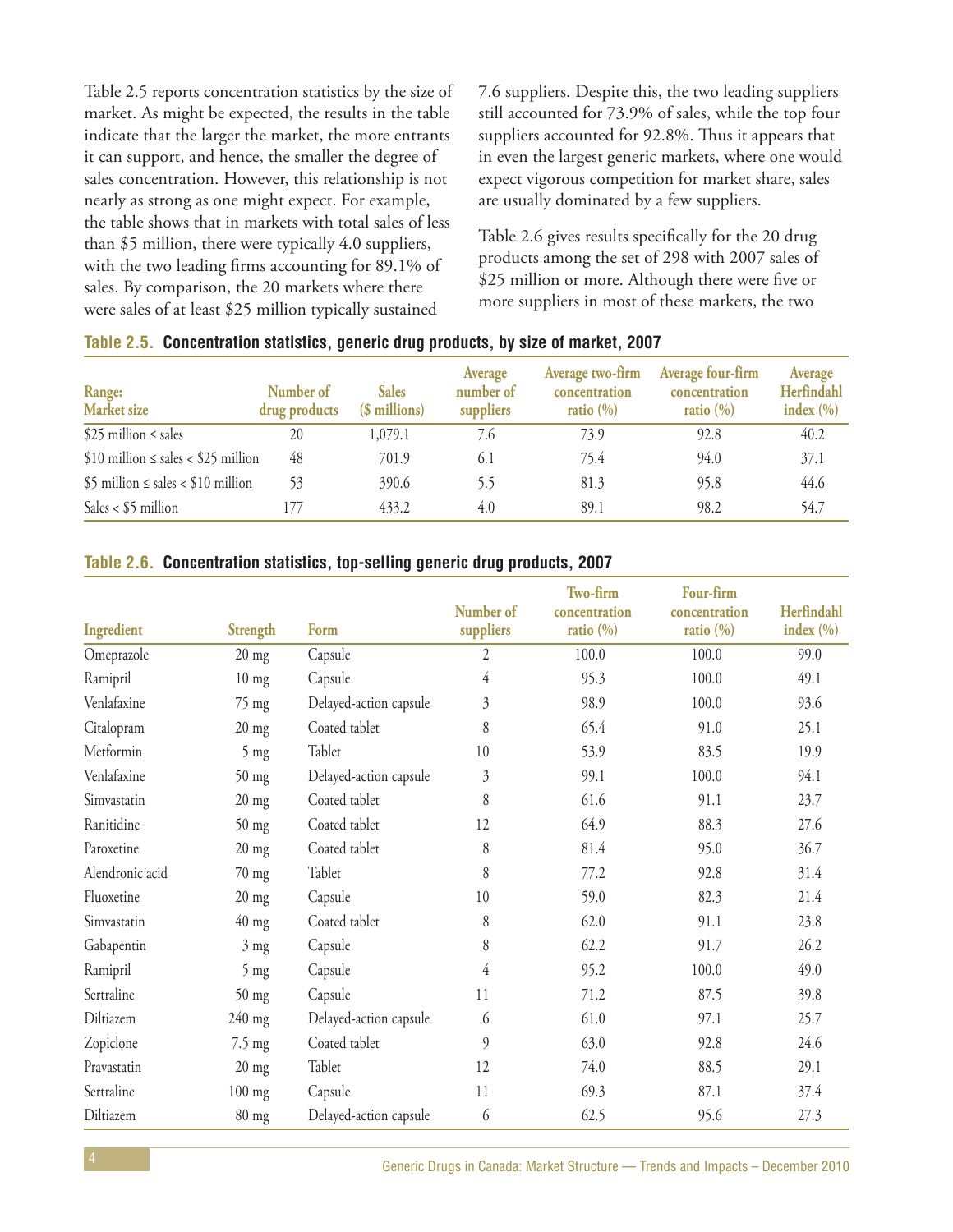leading firms accounted for more than half of the sales in every case. These results permit only one conclusion: there are factors at work in the Canadian generic sector that bring about a high degree of sales concentration even where market entry is uninhibited and the number of active suppliers is large.

For the sake of comparison, Table 2.7 provides concentration statistics for foreign markets. These have been calculated in exactly the same way as the corresponding statistics given in Table 2.2. In particular, underlying observations are again restricted to the set of 298 leading generic drug products in Canada.

The results in Table 2.7 imply that Canadian generic markets are more concentrated than generic markets in other countries. Average Canadian two- and fourfirm concentration ratios are higher — in most instances, substantially higher — than concentration ratios seen elsewhere. The value of the Herfindahl index in Canada is higher than that obtained for any country except the United Kingdom, whose value of 72.8 indicates a remarkable degree of sales concentration.4 Somewhat surprisingly, given the difference in scale of the two markets, the Canadian market structure appears to most closely resemble that prevailing in the United States.

| Country              | <b>Number</b><br>of drug<br>products | Average<br>number of<br>suppliers | Average two-firm<br>concentration<br>ratio $(\% )$ | Average four-firm<br>concentration<br>ratio $(\% )$ | Average<br>Herfindahl<br>index $(\% )$ |
|----------------------|--------------------------------------|-----------------------------------|----------------------------------------------------|-----------------------------------------------------|----------------------------------------|
| Canada               | 298                                  | 4.9                               | 84.5                                               | 96.7                                                | 49.1                                   |
| Australia            | 77                                   | 4.3                               | 76.5                                               | 89.2                                                | 58.5                                   |
| France               | 110                                  | 7.6                               | 64.2                                               | 85.5                                                | 33.2                                   |
| Germany              | 159                                  | 8.5                               | 66.8                                               | 90.0                                                | 32.9                                   |
| Italy                | 92                                   | 7.8                               | 60.8                                               | 81.3                                                | 33.8                                   |
| Netherlands          | 140                                  | 6.3                               | 61.4                                               | 86.4                                                | 29.0                                   |
| New Zealand          | 36                                   | 5.4                               | 52.7                                               | 76.1                                                | 28.9                                   |
| Sweden               | 102                                  | 5.4                               | 70.7                                               | 88.5                                                | 41.4                                   |
| Spain                | 101                                  | 8.7                               | 61.4                                               | 85.1                                                | 28.6                                   |
| Switzerland          | 68                                   | 5.4                               | 67.6                                               | 85.7                                                | 39.4                                   |
| United Kingdom       | 141                                  | 4.8                               | 86.2                                               | 94.9                                                | 72.1                                   |
| <b>United States</b> | 208                                  | 7.4                               | 80.5                                               | 96.4                                                | 47.0                                   |

|  | Table 2.7. Concentration statistics, generic drug products, by country, 2007 |  |  |  |
|--|------------------------------------------------------------------------------|--|--|--|
|--|------------------------------------------------------------------------------|--|--|--|

4 The UK data includes many instances in which a single company accounts for 85% or more of sales (in which case the Herfindahl index will have a minimum value of 72%). This explains the extraordinarily high average Herfindahl index value obtained for this country.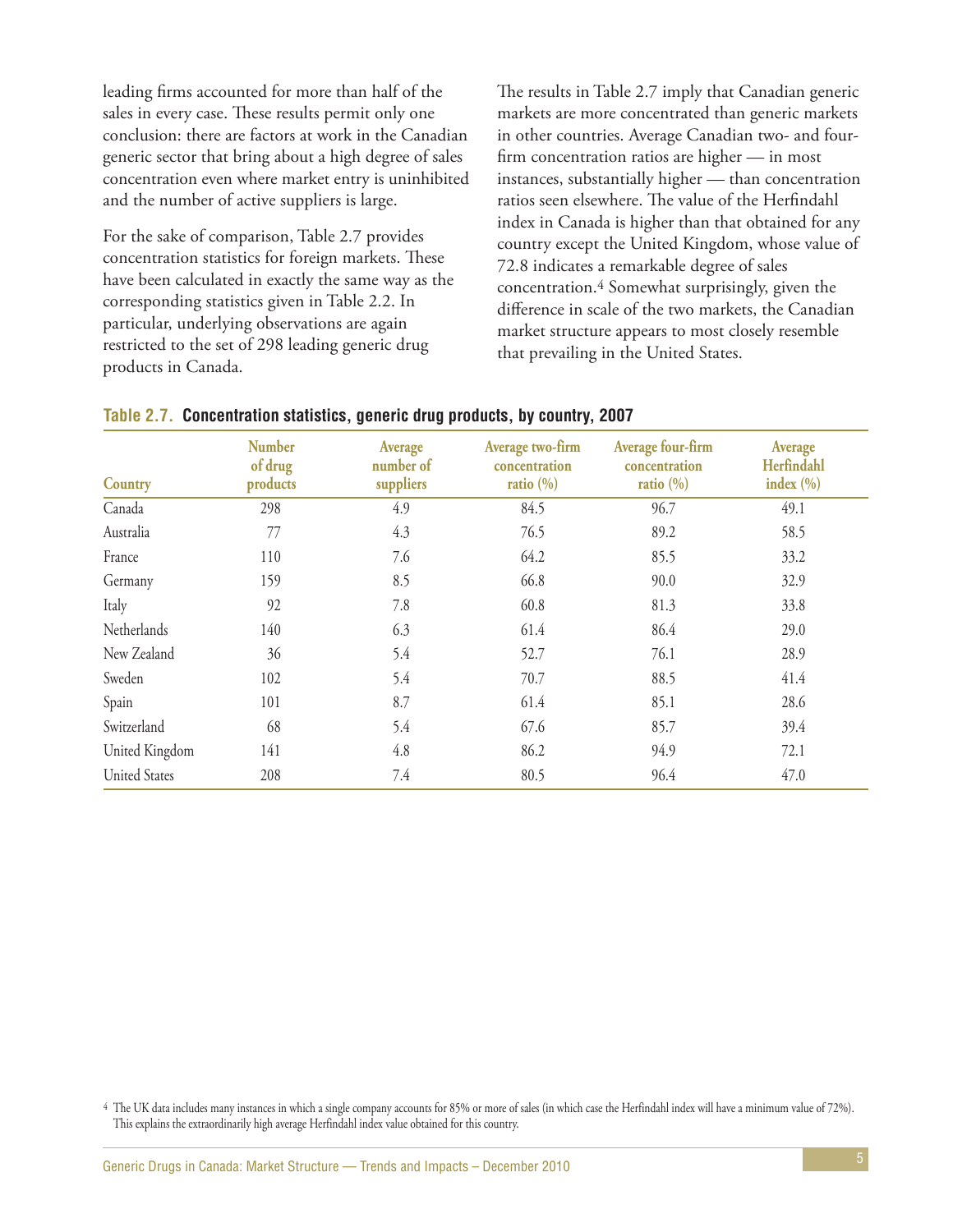It is of interest to know whether, on a market-by-market basis, the extent of market concentration in Canada correlates with levels of concentration in other countries. To this end, Table 2.8 gives the average number of generic suppliers by country for those markets where there are one or two suppliers, three or four suppliers and five or more suppliers in Canada.

The results in Table 2.8 provide clear evidence of a positive correlation between the number of generic suppliers active in Canada and the number of suppliers in individual foreign markets. This tendency is especially pronounced at the top end: where a drug has at least five suppliers in Canada, it will typically have at least that number of generic suppliers in every foreign market.

|  |  | Table 2.8. Average number of generic suppliers, by number of Canadian suppliers, 2007 |  |  |
|--|--|---------------------------------------------------------------------------------------|--|--|
|  |  |                                                                                       |  |  |

| Number of<br><b>Canadian suppliers</b> | <b>AUS</b> | <b>FRA</b> | <b>GER</b> | ITA | <b>NLD</b> | NZL | ESP  | <b>SWE</b> | <b>SWI</b> | <b>UK</b> | USA |
|----------------------------------------|------------|------------|------------|-----|------------|-----|------|------------|------------|-----------|-----|
| $1-2$ suppliers                        | 1.8        |            | 6.1        | 3.8 | 4.7        | 2.2 |      | 2.6        | 2.6        | 2.2       | 4.4 |
| 3–4 suppliers                          | 2.6        | 5.9        | 5.6        | 6.7 | 5.8        | 3.2 | 6.7  | 3.7        | 3.7        | 3.3       | 6.6 |
| 5 or more suppliers                    | 56         | 8.7        | 10.8       | 9.3 | 7.0        | 7.6 | 10.1 | 6.9        |            | (0, 5)    | 9.4 |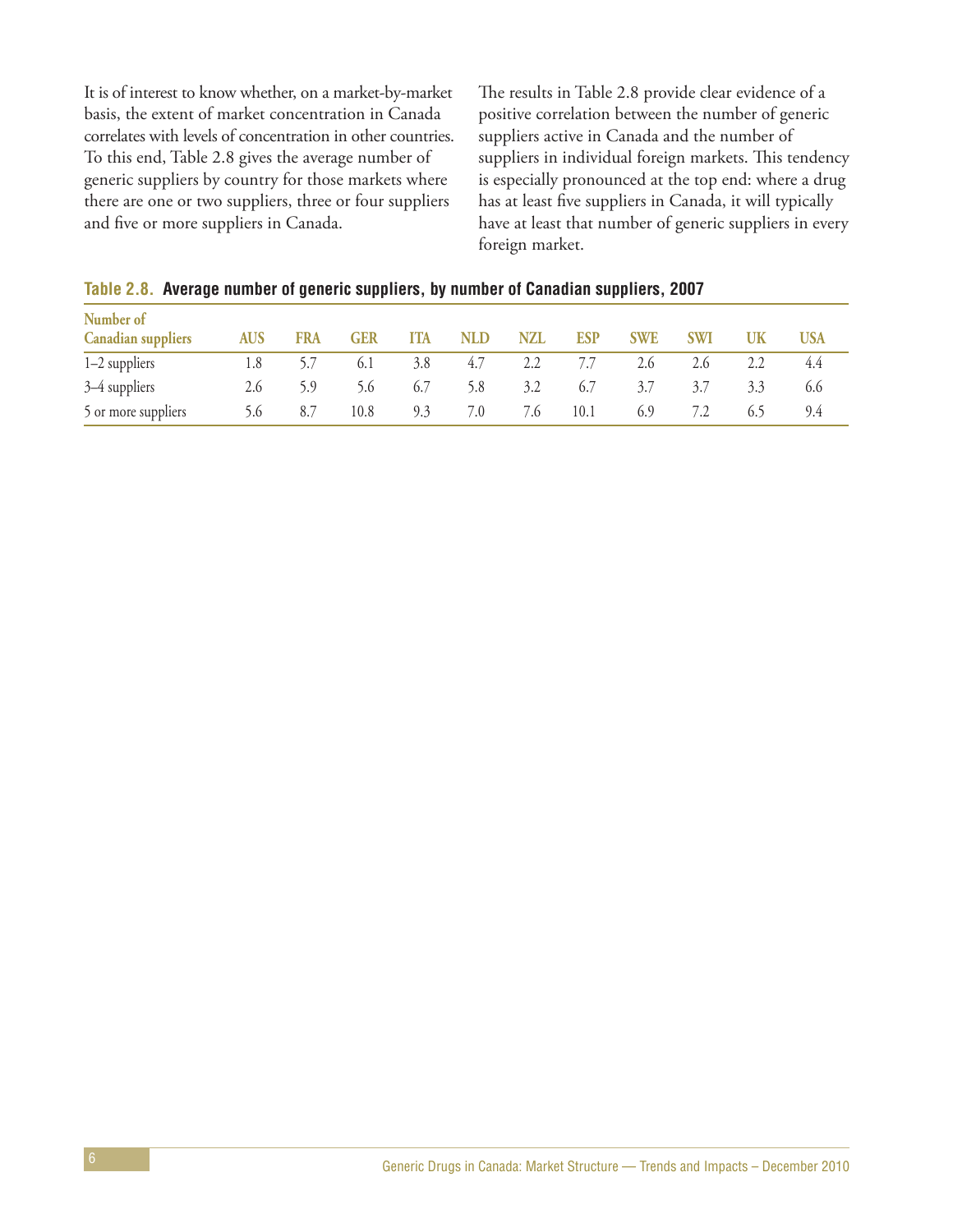## **3 Generic Drug Products: International Price Comparisons by Level of Concentration**

Conventional economic theory acknowledges that market structure can affect price. In particular, standard models of price determination suggest that markets where sales are dominated by only a few firms may produce prices substantially exceeding the economic costs of manufacturing and distribution. Such models usually imply that the greater the concentration of sales among leading firms, the higher the price, all other things being equal. It, therefore, is of some interest to compare prices in Canada's highly concentrated generic markets with those prevailing elsewhere.

Tables 3.1*a* and 3.1*b* provide average foreign-to-Canadian price ratios for three distinct sets of generic drug products: those sold by one or two suppliers in Canada, those sold by three or four suppliers and those sold by five or more suppliers. Table 3.1*a* provides bilateral comparisons. It might be expected that Canadian prices would be highest relative to foreign prices where there are the fewest domestic suppliers and closer to international prices where there are more suppliers and, therefore, more competition in the Canadian market. In fact, the results Table 3.1*a* point in the opposite direction: where a pattern is discernible, it is that Canadian prices are relatively higher when there are a greater number of Canadian suppliers.

Table 3.1*b* provides multilateral comparisons for two sets of countries. The first of these encompasses the seven countries that the PMPRB normally considers in carrying out its price reviews: France, Germany, Italy, Sweden, Switzerland, the UK and the US. The second set encompasses all 11 foreign countries represented in the entire extract of MIDAS dataset available to PMPRB. Here again, we have the counterintuitive result of an inverse relationship between foreign-to-Canadian price ratios and the number of Canadian suppliers. The results for the case of five or more Canadian suppliers are especially striking: it appears Canadian prices are the highest relative to foreign prices in precisely those cases where one would expect price competition to be strongest in Canadian markets.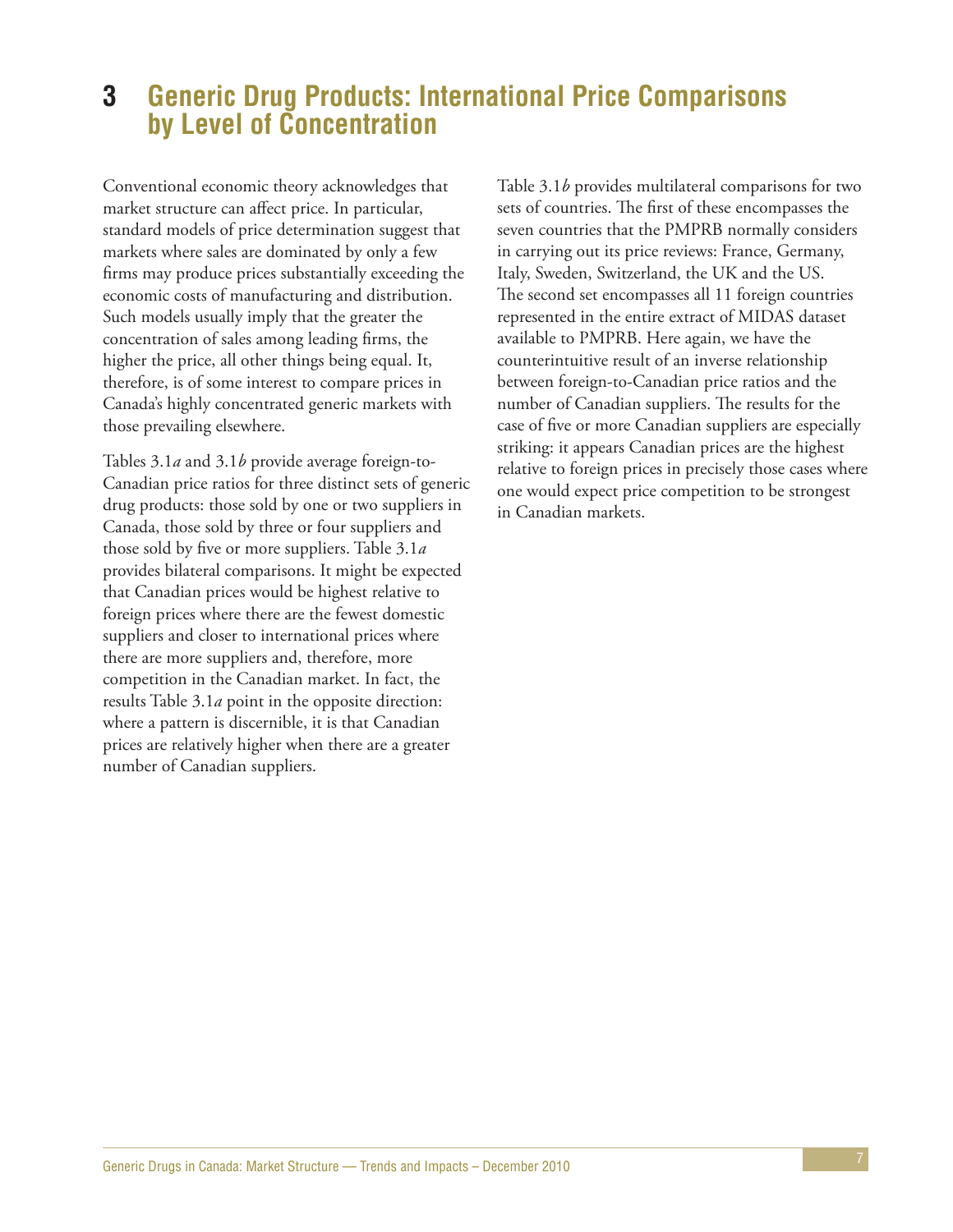| <b>Range: Number of</b><br><b>Canadian suppliers</b> |                            | <b>AUS</b> | <b>FRA</b> | <b>GER</b> | <b>ITA</b> | NLD  | <b>NZL</b> | <b>ESP</b> | <b>SWE</b> | <b>SWI</b> | UK   | <b>USA</b> |
|------------------------------------------------------|----------------------------|------------|------------|------------|------------|------|------------|------------|------------|------------|------|------------|
| $1-2$ suppliers                                      | Price ratio                | 1.92       | 0.64       | 0.53       | 00.1       | 0.50 | 0.12       | 0.24       | 0.70       | 0.92       | 0.61 | 0.71       |
|                                                      | Number of<br>drug products |            | 10         | 21         | 14         | 16   |            | 12         | 16         | 13         | 18   | 40         |
| 3–4 suppliers                                        | Price ratio                | 0.92       | 0.65       | 0.46       | 0.64       | 0.78 | 0.35       | 0.69       | 0.36       | 0.66       | 0.68 | 0.77       |
|                                                      | Number of<br>drug products | 19         | 31         | 48         | 22         | 42   | 10         | 31         | 22         | 13         | 45   | 69         |
| 5 or more suppliers                                  | Price ratio                | 0.90       | 0.62       | 0.61       | 0.68       | 0.81 | 0.20       | 0.57       | 0.41       | 0.70       | 0.62 | 0.36       |
|                                                      | Number of<br>drug products | 51         | 69         | 90         | 56         | 82   | 21         | 58         | 63         | 40         | 78   | 99         |

#### **Table 3.1a. Average foreign-to-Canadian price ratios, generic drug products, at market exchange rates, by number of Canadian suppliers, bilateral comparators, 2007**

#### **Table 3.1b. Average foreign-to-Canadian price ratios, generic drug products, at market exchange rates, by number of Canadian suppliers, multilateral comparators, 2007**

|                           |                            |      |            | <b>PMPRB</b> comparator countries |          |        | <b>All countries</b> |            |             |          |               |  |
|---------------------------|----------------------------|------|------------|-----------------------------------|----------|--------|----------------------|------------|-------------|----------|---------------|--|
| <b>Range: Number of</b>   |                            |      |            |                                   | Weighted |        |                      |            |             | Weighted |               |  |
| <b>Canadian suppliers</b> |                            | Min  | <b>Max</b> | <b>Mean</b>                       | mean     | Median | Min                  | <b>Max</b> | <b>Mean</b> | mean     | <b>Median</b> |  |
| 1-2 suppliers             | Price ratio                | 0.54 | 1.35       | 0.88                              | 0.71     | 0.80   | 0.48                 | 1.44       | 0.86        | 0.68     | 0.81          |  |
|                           | Number of<br>drug products | 48   | 48         | 48                                | 48       | 48     | 49                   | 49         | 49          | 49       | 49            |  |
| 3–4 suppliers             | Price ratio                | 0.38 | 0.93       | 0.62                              | 0.51     | 0.57   | 0.37                 | 1.16       | 0.71        | 0.53     | 0.72          |  |
|                           | Number of<br>drug products | 89   | 89         | 89                                | 89       | 89     | 90                   | 90         | 90          | 90       | 90            |  |
| 5 or more suppliers       | Price ratio                | 0.29 | 0.98       | 0.59                              | 0.48     | 0.56   | 0.28                 | 1.06       | 0.62        | 0.50     | 0.60          |  |
|                           | Number of<br>drug products | 125  | 125        | 125                               | 125      | 125    | 129                  | 129        | 129         | 129      | 129           |  |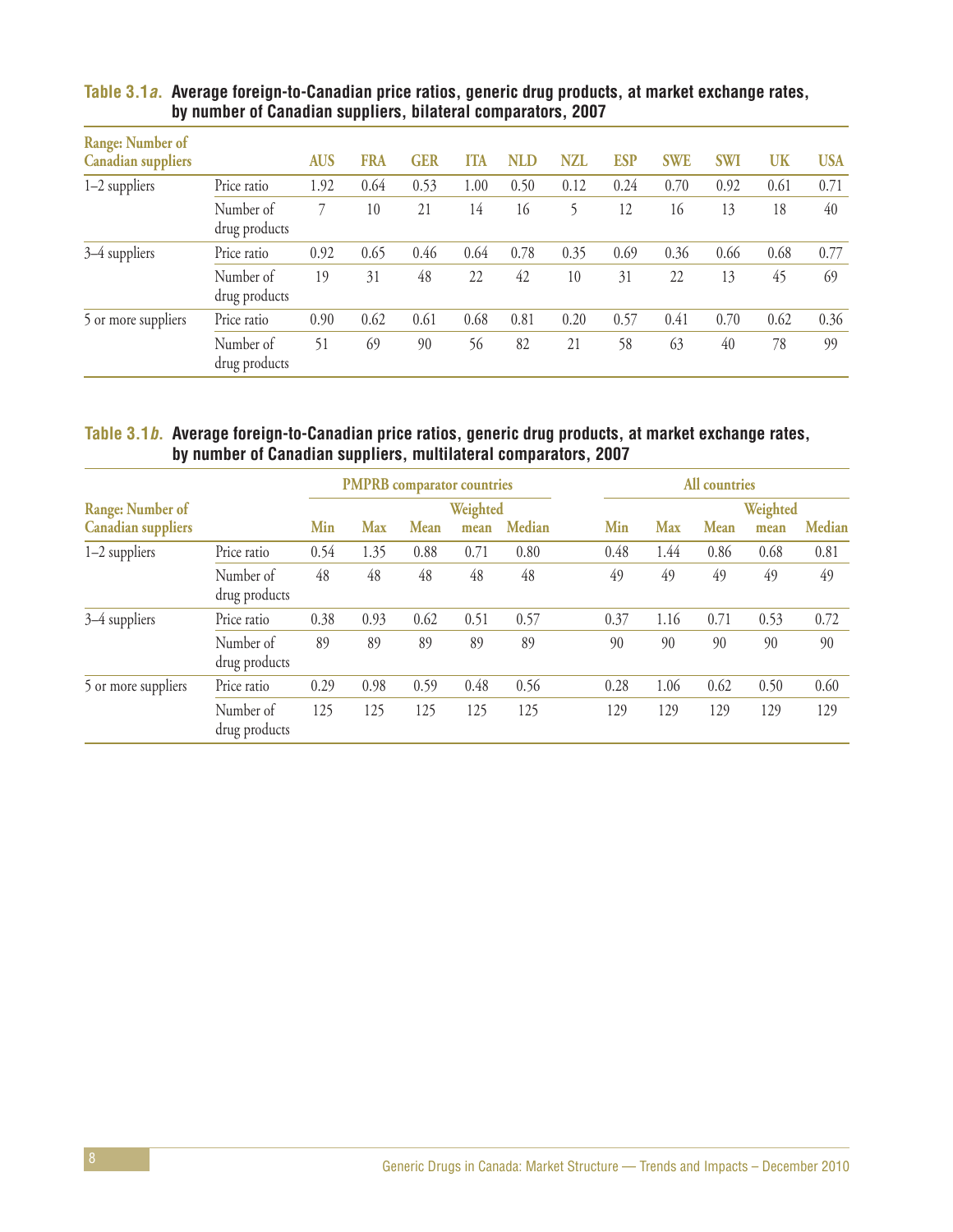Tables 3.2*a* and 3.2*b* again give average foreign-to-Canadian price ratios for three sets of generic drug products, with the division in this case based on the Canadian two-firm concentration ratios. The results in these tables indicate that foreign generic prices tend

to be substantially less than Canadian prices even in those cases where the Canadian sales concentration is relatively low. This is especially striking when one considers the results for the foreign mean, weighted mean and median reported in Table 3.2*b*.

**Table 3.2a. Average foreign-to-Canadian price ratios, generic drug products, at market exchange rates, by range of two-firm concentration ratio, bilateral comparators, 2007**

| Range: Two-firm<br>concentration ratio<br>(CR2) in Canada |                            | <b>AUS</b> | <b>FRA</b> | <b>GER</b> | ITA  | NLD  | NZL  | <b>ESP</b>     | <b>SWE</b> | <b>SWI</b> | UK   | <b>USA</b> |
|-----------------------------------------------------------|----------------------------|------------|------------|------------|------|------|------|----------------|------------|------------|------|------------|
| $CR2 < 50\%$                                              | Price ratio                | 1.19       | 1.41       | 2.49       | 1.09 | 1.59 | 0.87 | 0.72           | 1.61       |            | 1.60 |            |
|                                                           | Number of<br>drug products | 4          | 2          |            | 3    | 4    |      | $\mathfrak{Z}$ | 3          | $\theta$   | 4    | $\theta$   |
| $50\% \leq CR2 < 75\%$                                    | Price ratio                | 0.76       | 0.56       | 0.44       | 0.54 | 0.64 | 0.12 | 0.47           | 0.30       | 0.66       | 0.46 | 0.36       |
|                                                           | Number of<br>drug products | 26         | 43         | 54         | 32   | 46   | 12   | 32             | 37         | 28         | 48   | 61         |
| $75\% \le CR2$                                            | Price ratio                | 1.09       | 0.68       | 0.59       | 0.92 | 0.84 | 0.20 | 0.63           | 0.57       | 0.84       | 0.75 | 0.59       |
|                                                           | Number of<br>drug products | 47         | 65         | 100        | 57   | 90   | 23   | 66             | 61         | 38         | 89   | 147        |

#### **Table 3.2b. Average foreign-to-Canadian price ratios, generic drug products, at market exchange rates, by range of two-firm concentration ratio, multilateral comparators, 2007**

|                                        |                            |      |            | <b>PMPRB</b> comparator countries |          |               |      |      | <b>All countries</b> |          |               |
|----------------------------------------|----------------------------|------|------------|-----------------------------------|----------|---------------|------|------|----------------------|----------|---------------|
| Range: Two-firm<br>concentration ratio |                            |      |            |                                   | Weighted |               |      |      |                      | Weighted |               |
| (CR2) in Canada                        |                            | Min  | <b>Max</b> | <b>Mean</b>                       | mean     | <b>Median</b> | Min  | Max  | <b>Mean</b>          | mean     | <b>Median</b> |
| $CR2 < 50\%$                           | Price ratio                | 1.29 | 2.49       | 1.81                              | 1.97     | 1.79          | 0.92 | 2.49 | 1.57                 | 1.76     | 1.57          |
|                                        | Number of<br>drug products | 5    | 5          | 5                                 | 5        | 5             | 5    | 5    | 5                    | 5        | 5             |
| $50\% \leq CR2 < 75\%$                 | Price ratio                | 0.22 | 0.81       | 0.48                              | 0.39     | 0.46          | 0.24 | 0.87 | 0.51                 | 0.41     | 0.49          |
|                                        | Number of<br>drug products | 74   | 74         | 74                                | 74       | 74            | 78   | 78   | 78                   | 78       | 78            |
| $75\% \le CR2$                         | Price ratio                | 0.41 | 1.13       | 0.72                              | 0.58     | 0.67          | 0.39 | 1.31 | 0.78                 | 0.59     | 0.76          |
|                                        | Number of<br>drug products | 183  | 183        | 183                               | 183      | 183           | 185  | 185  | 185                  | 185      | 185           |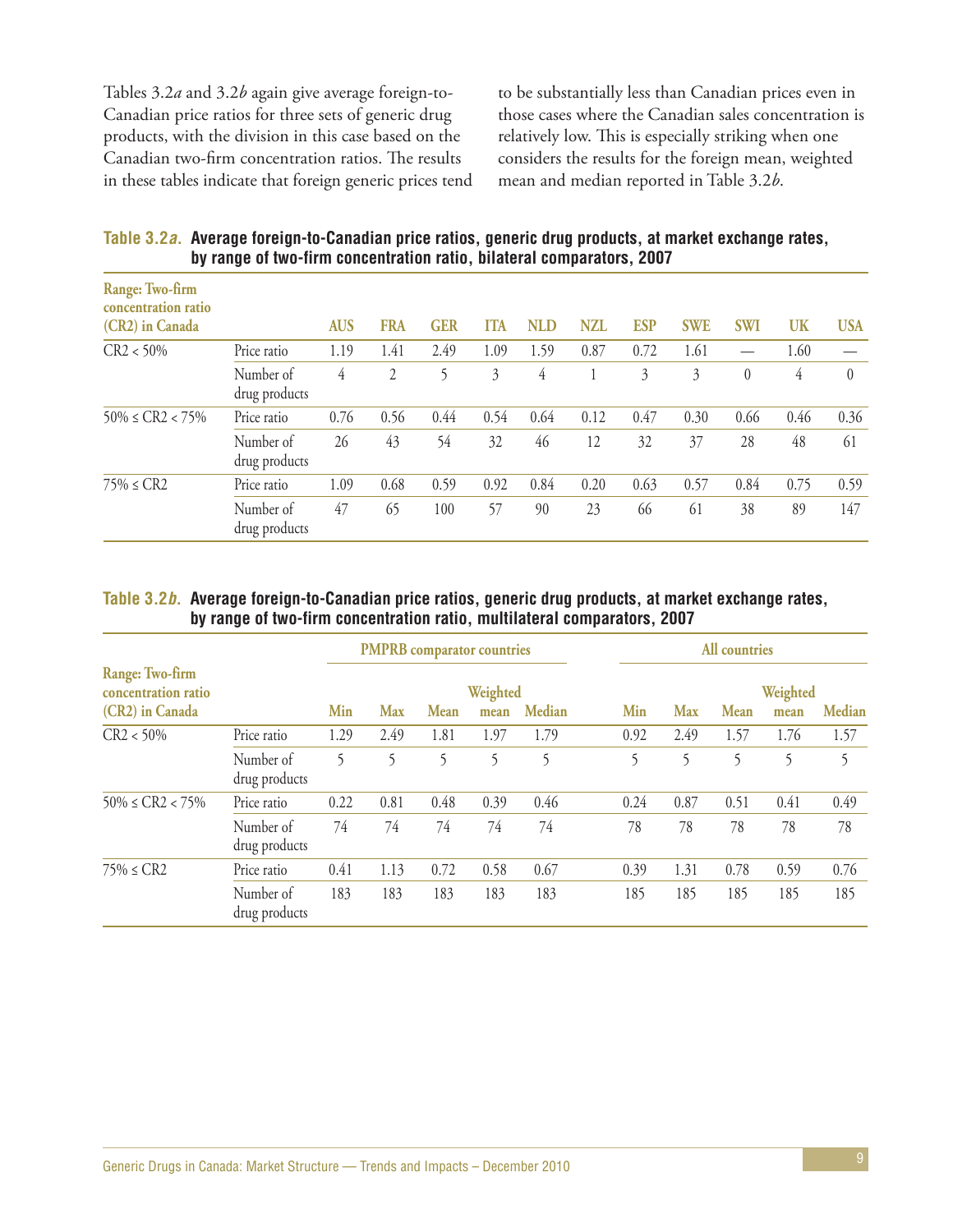Tables 3.3*a* and 3.3*b* give foreign-to-Canadian price ratios based on a division of drug products according to the size of the Canadian market. The results in these tables indicate that foreign generic prices tend to be substantially less than Canadian prices in even those cases where Canadian sales are the highest. Here

again, the multilateral results are very striking: whether one considers the foreign mean, weighted mean or median, foreign prices appear to be no more than two-thirds of corresponding Canadian prices in those generic markets that are largest in Canada.

| Table 3.3a. Average foreign-to-Canadian price ratios, generic drug products, at market exchange rates, |
|--------------------------------------------------------------------------------------------------------|
| by market size, bilateral comparators, 2007                                                            |

| <b>Range: Market size</b><br>in Canada |                            | <b>AUS</b> | <b>FRA</b> | <b>GER</b> | <b>ITA</b> | NLD  | <b>NZL</b>     | <b>ESP</b> | <b>SWE</b> | <b>SWI</b> | <b>UK</b> | <b>USA</b> |
|----------------------------------------|----------------------------|------------|------------|------------|------------|------|----------------|------------|------------|------------|-----------|------------|
| \$25 million $\leq$ sales              | Price ratio                | 0.88       | 0.64       | 0.43       | 0.69       | 0.65 | 0.09           | 0.55       | 0.28       | 0.71       | 0.30      | 0.30       |
|                                        | Number of<br>drug products | 7          | 14         | 15         | 13         | 14   | $\overline{2}$ | 12         | 11         | 9          | 15        | 12         |
| \$10 million $\leq$ sales              | Price ratio                | 1.12       | 0.58       | 0.68       | 0.71       | 0.92 | 0.32           | 0.59       | 0.60       | 0.78       | 0.79      | 0.67       |
| $\langle$ \$25 million                 | Number of<br>drug products | 17         | 25         | 28         | 19         | 28   | 7              | 20         | 24         | 17         | 29        | 35         |
| \$5 million $\leq$ sales               | Price ratio                | 0.72       | 0.63       | 0.72       | 0.72       | 0.80 | 0.16           | 0.53       | 0.52       | 0.66       | 1.14      | 0.41       |
| $\langle$ \$10 million                 | Number of<br>drug products | 20         | 24         | 35         | 22         | 31   | $\tau$         | 24         | 21         | 8          | 29        | 37         |
| Sales < $$5$ million                   | Price ratio                | 1.08       | 0.73       | 0.72       | 0.93       | 0.87 | 0.35           | 0.57       | 0.89       | 0.82       | 1.15      | 0.56       |
|                                        | Number of<br>drug products | 33         | 47         | 81         | 38         | 67   | 20             | 45         | 45         | 32         | 68        | 124        |

#### **Table 3.3b. Average foreign-to-Canadian price ratios, generic drug products, at market exchange rates, by market size, multilateral comparators, 2007**

|                           |                            |            |            | <b>PMPRB</b> comparator countries |          |               |      |            | <b>All countries</b> |          |               |
|---------------------------|----------------------------|------------|------------|-----------------------------------|----------|---------------|------|------------|----------------------|----------|---------------|
| <b>Range: Market size</b> |                            |            |            |                                   | Weighted |               |      |            |                      | Weighted |               |
| in Canada                 |                            | <b>Min</b> | <b>Max</b> | <b>Mean</b>                       | mean     | <b>Median</b> | Min  | <b>Max</b> | <b>Mean</b>          | mean     | <b>Median</b> |
| \$25 million $\leq$ sales | Price ratio                | 0.20       | 0.82       | 0.46                              | 0.38     | 0.44          | 0.19 | 0.93       | 0.52                 | 0.39     | 0.54          |
|                           | Number of<br>drug products | 17         | 17         | 17                                | 17       | 17            | 17   | 17         | 17                   | 17       | 17            |
| \$10 million $\leq$ sales | Price ratio                | 0.41       | 1.10       | 0.70                              | 0.61     | 0.66          | 0.38 | 1.24       | 0.75                 | 0.64     | 0.71          |
| $\langle$ \$25 million    | Number of<br>drug products | 45         | 45         | 45                                | 45       | 45            | 47   | 47         | 47                   | 47       | 47            |
| \$5 million $\leq$ sales  | Price ratio                | 0.40       | 1.10       | 0.69                              | 0.56     | 0.62          | 0.39 | 1.16       | 0.69                 | 0.56     | 0.64          |
| $<$ \$10 million          | Number of<br>drug products | 49         | 49         | 49                                | 49       | 49            | 51   | 51         | 51                   | 51       | 51            |
| Sales < $$5$ million      | Price ratio                | 0.52       | 1.28       | 0.87                              | 0.66     | 0.83          | 0.51 | 1.38       | 0.88                 | 0.66     | 0.84          |
|                           | Number of<br>drug products | 151        | 151        | 151                               | 151      | 151           | 153  | 153        | 153                  | 153      | 153           |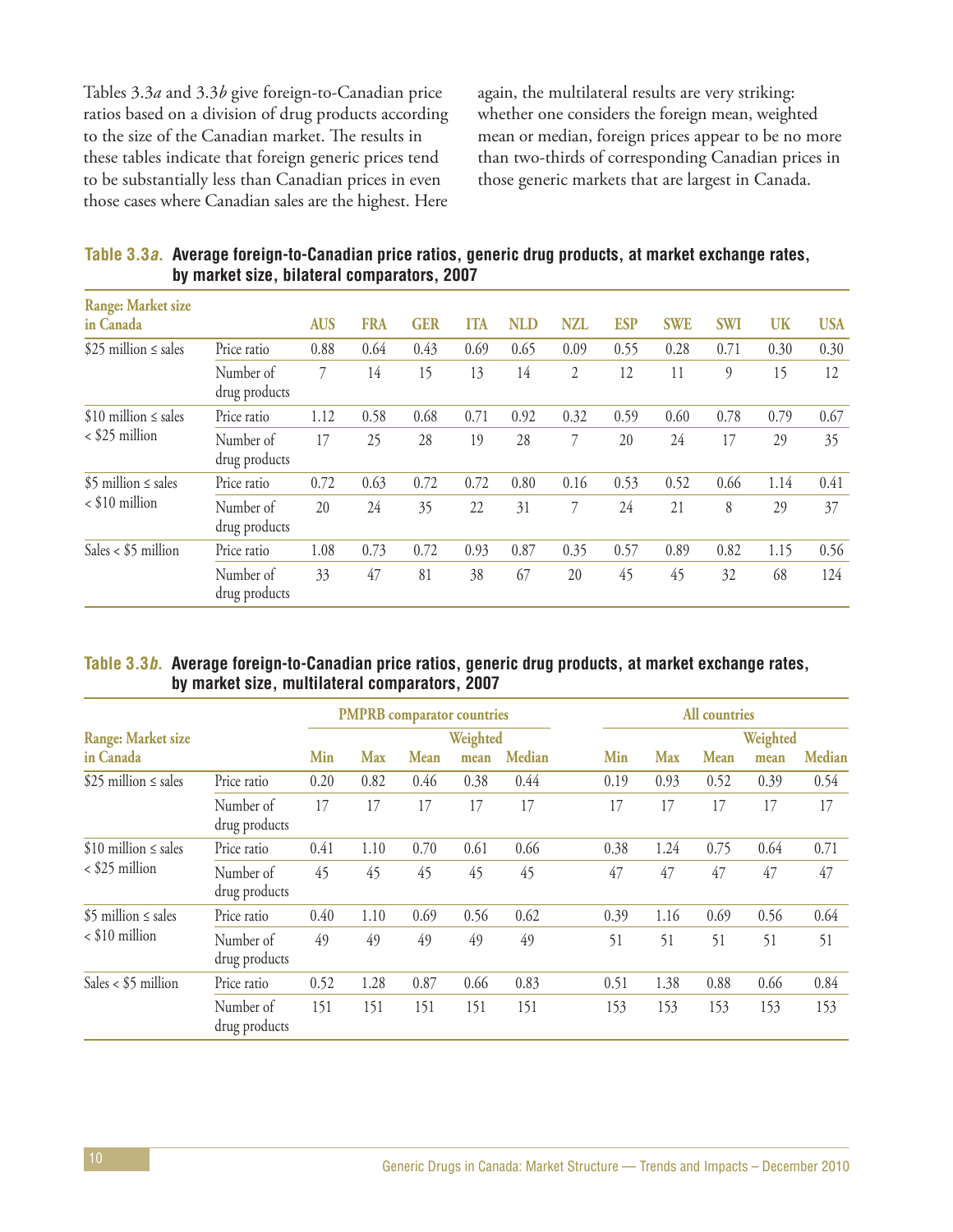Table 3.4 provides supplementary bilateral price comparisons that directly address the question of how differences in concentration influence relative prices. In this case, before calculating average price ratios, drugs were assigned to one of four groups. Each group was defined by the extent of concentration in Canada and the relevant comparator country, with concentration measured by the two-firm concentration ratio (CR2). In particular, concentration was designated as "low" where the CR2 was less than or equal to 75%, and "high" where the concentration was greater than 75%. This low/high distinction applied in turn to the Canadian and foreign market yields the four-way division mentioned above.

#### **Table 3.4. Average foreign-to-Canadian price ratios, generic drug products, at market exchange rates, by ranges of two-firm concentration ratios (CR2), bilateral comparators, 2007**

| <b>CR2-Canada</b>     | ≤75% | ≤75% | $>75\%$ | >75% |
|-----------------------|------|------|---------|------|
| <b>CR2-Comparator</b> | ≤75% | >75% | ≤75%    | >75% |
| Australia             |      | 0.80 |         | 1.09 |
| France                | 0.58 | 0.62 | 0.71    | 0.62 |
| Germany               | 0.55 | 0.57 | 0.58    | 0.59 |
| Italy                 | 0.53 | 0.60 | 0.81    | 0.98 |
| Netherlands           | 0.65 | 0.81 | 0.83    | 0.86 |
| New Zealand           |      | 0.18 |         | 0.20 |
| Sweden                | 0.40 | 0.62 | 0.56    | 0.72 |
| Spain                 | 0.12 | 0.63 | 0.35    | 0.63 |
| Switzerland           | 0.48 | 0.67 | 0.54    | 0.86 |
| United Kingdom        |      | 0.52 |         | 0.75 |
| <b>United States</b>  | 0.31 | 0.39 | 0.38    | 0.70 |

The third column of Table 3.4 (CR2-Canada  $\leq$  75%, CR2-Comparator > 75%) represents instances where the concentration was low in the Canadian market but high in the corresponding foreign market. Comparing average price ratios in this column to those in the second column (CR2-Canada  $\leq$  75%, CR2-Comparator  $\leq$  75%), it appears that a higher foreign concentration tends to be associated with relatively higher foreign prices, as might be expected. The same pattern emerges when comparing the fourth (CR2-Canada > 75%, CR2-Comparator ≤ 75%) and fifth columns (CR2-Canada > 75%, CR2-Comparator > 75%).

Note, however, that this pattern does not emerge when it is the extent of Canadian concentration that is varied. Comparing results in the second and fourth columns of Table 3.4, it appears that foreign-to-Canadian price ratios are unaffected or even tend to rise as Canadian concentration levels rise. (Comparing results in the third and fifth columns leads to the same conclusion.)

The average price ratios obtained for the United States illustrate the overall trend of the results. In this case, no matter whether Canadian concentration is low or high, the US-to-Canadian price ratios tend to be higher in markets where the US concentration is high. The converse is decidedly not true: the average price ratio in markets where concentration is high in both the US and Canada, 0.70, drops to 0.39 in markets where the US concentration is high and the Canadian concentration is low. Canadian generic prices appear to be closest to their US counterparts where market concentration is high in both countries.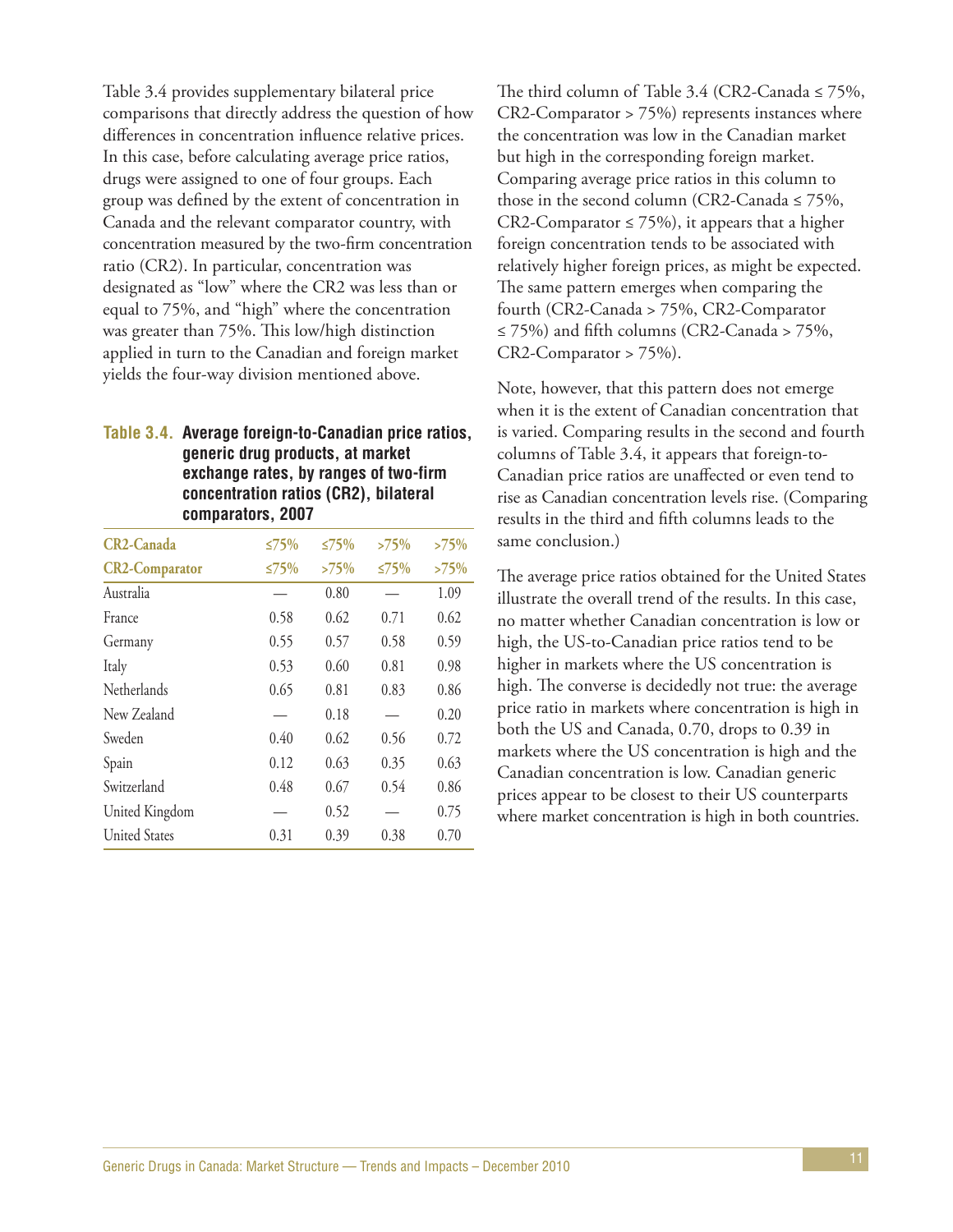# **4 Conclusion**

This report is principally concerned with the degree of sales concentration in Canadian generic markets, as well as the possible impact of such concentration on prices.

Canadian markets for generic drug products are highly concentrated with respect to sales. The two leading suppliers in a typical generic market accounted for 84.5% of sales in 2007, while the top four suppliers accounted for 96.7%. There are high levels of sales concentration in all therapeutic classes. In even the largest generic markets, where one would expect vigorous competition for market share, sales are typically dominated by a few suppliers.

On the other hand, an analysis of various foreign-to-Canadian average price ratios does not point to any simple relationship between market structure and the relative costliness of generic drug products in Canada. These results imply that relatively low salesconcentration ratios and the existence of numerous suppliers in Canada by no means guarantee that the Canadian price of a particular generic drug will be in line with prices in other countries. It follows that while markets for generic drug products definitely are highly concentrated at the level of the supplier, this is not the fundamental source of differences between Canadian and foreign prices.5

<sup>5</sup> A recent study of the Canadian Competition Bureau concludes that "until recently, prices paid for generic drugs across the country tended to reflect the maximum generic drug prices allowed under Ontario's drug plan". The study also concludes that competition among Canadian companies occurs principally through rebates provided to retailers. In a market framework of this sort one would expect more vigourous competition among companies to produce larger off-invoice rebates rather than lower prices. See Canadian Competition Bureau, *Canadian Drug Sector Study*, 2007.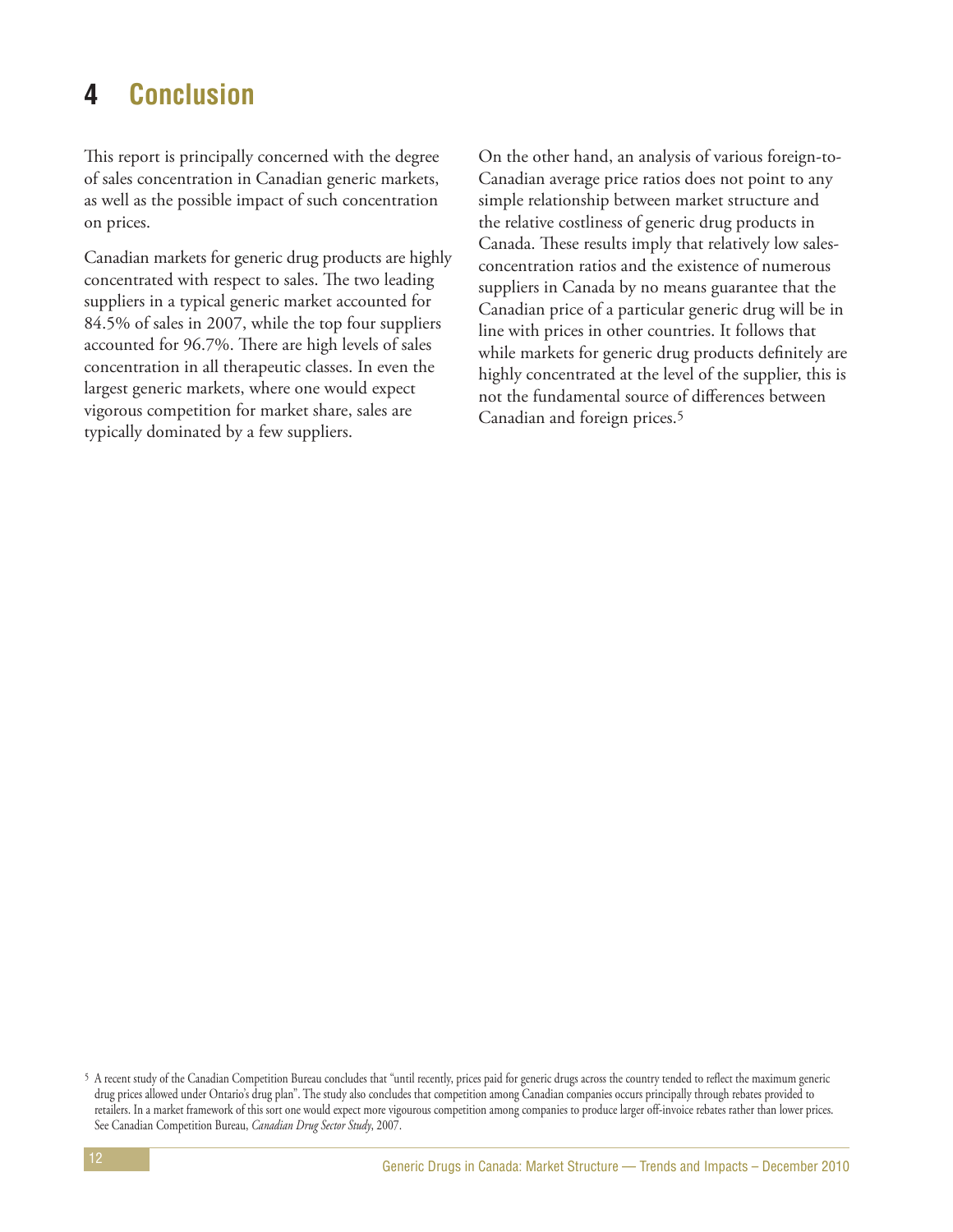# **Appendix A: International Price Comparisons at Purchasing Power Parities**

This appendix reproduces the tables in Section 3 using purchasing power parities to perform currency conversions rather than market exchange rates. Tables A.1*a* and A.1*b* correspond to Tables 3.1*a*

and 3.1*b*; Tables A.2*a* and A.2*b* correspond to Tables 3.2*a* and 3.2*b*; and Tables A.3*a* and A.3*b* correspond to Tables 3.3*a* and 3.3*b*.

| <b>Range: Number of</b><br><b>Canadian suppliers</b> |                            | <b>AUS</b> | <b>FRA</b> | <b>GER</b> | <b>ITA</b> | <b>NLD</b> | <b>NZL</b> | <b>ESP</b> | <b>SWE</b> | <b>SWI</b> | <b>UK</b> | <b>USA</b> |
|------------------------------------------------------|----------------------------|------------|------------|------------|------------|------------|------------|------------|------------|------------|-----------|------------|
| $1-2$ suppliers                                      | Price ratio                | 1.82       | 0.58       | 0.51       | 0.96       | 0.46       | 0.12       | 0.27       | 0.59       | 0.75       | 0.53      | 0.80       |
|                                                      | Number of<br>drug products |            | 10         | 21         | 14         | 16         | 5          | 12         | 16         | 13         | 18        | 40         |
| 3–4 suppliers                                        | Price ratio                | 0.87       | 0.59       | 0.44       | 0.61       | 0.73       | 0.35       | 0.77       | 0.30       | 0.53       | 0.59      | 0.86       |
|                                                      | Number of<br>drug products | 19         | 31         | 48         | 22         | 42         | 10         | 31         | 22         | 13         | 45        | 69         |
| 5 or more suppliers                                  | Price ratio                | 0.85       | 0.56       | 0.59       | 0.65       | 0.75       | 0.19       | 0.63       | 0.35       | 0.57       | 0.54      | 0.40       |
|                                                      | Number of<br>drug products | 51         | 69         | 90         | 56         | 82         | 21         | 58         | 63         | 40         | 78        | 99         |

#### **Table A.1a. Average foreign-to-Canadian price ratios, generic drug products, at purchasing power parities, by number of Canadian suppliers, bilateral comparators, 2007**

#### **Table A.1b. Average foreign-to-Canadian price ratios, generic drug products, at purchasing power parities, by number of Canadian suppliers, multilateral comparators, 2007**

|                           |                            |      |            | <b>PMPRB</b> comparator countries |          |        | All countries |            |      |          |        |  |
|---------------------------|----------------------------|------|------------|-----------------------------------|----------|--------|---------------|------------|------|----------|--------|--|
| <b>Range: Number of</b>   |                            |      |            |                                   | Weighted |        |               |            |      | Weighted |        |  |
| <b>Canadian suppliers</b> |                            | Min  | <b>Max</b> | <b>Mean</b>                       | mean     | Median | Min           | <b>Max</b> | Mean | mean     | Median |  |
| $1-2$ suppliers           | Price ratio                | 0.53 | 1.30       | 0.85                              | 0.75     | 0.79   | 0.48          | 1.36       | 0.83 | 0.72     | 0.80   |  |
|                           | Number of<br>drug products | 48   | 48         | 48                                | 48       | 48     | 49            | 49         | 49   | 49       | 49     |  |
| 3-4 suppliers             | Price ratio                | 0.38 | 0.91       | 0.60                              | 0.50     | 0.56   | 0.36          | 1.16       | 0.70 | 0.52     | 0.70   |  |
|                           | Number of<br>drug products | 89   | 89         | 89                                | 89       | 89     | 90            | 90         | 90   | 90       | 90     |  |
| 5 or more suppliers       | Price ratio                | 0.28 | 0.90       | 0.55                              | 0.48     | 0.53   | 0.28          | 1.00       | 0.59 | 0.51     | 0.57   |  |
|                           | Number of<br>drug products | 125  | 125        | 125                               | 125      | 125    | 129           | 129        | 129  | 129      | 129    |  |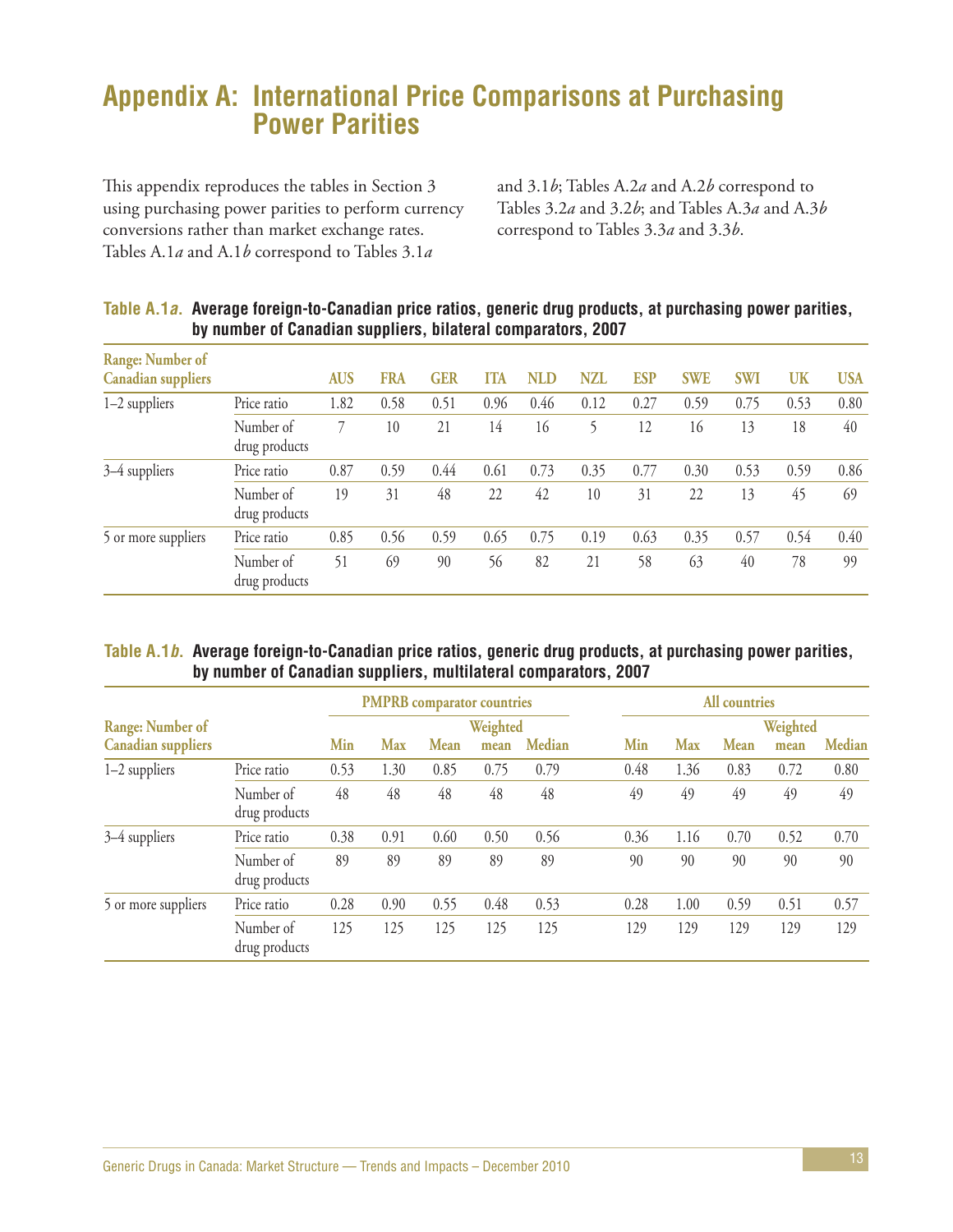| Range: Two-firm<br>concentration ratio<br>(CR2) in Canada |                            | <b>AUS</b> | <b>FRA</b>     | <b>GER</b> | <b>ITA</b> | <b>NLD</b> | NZL  | <b>ESP</b> | <b>SWE</b> | <b>SWI</b> | <b>UK</b> | <b>USA</b> |
|-----------------------------------------------------------|----------------------------|------------|----------------|------------|------------|------------|------|------------|------------|------------|-----------|------------|
| $CR2 < 50\%$                                              | Price ratio                | 1.13       | 1.28           | 2.40       | 1.05       | 1.48       | 0.86 | 0.80       | 1.34       |            | 1.39      |            |
|                                                           | Number of<br>drug products | 4          | $\overline{2}$ | 5          | 3          | 4          |      | 3          | 3          |            | 4         |            |
| $50\% \leq CR2 < 75\%$                                    | Price ratio                | 0.72       | 0.51           | 0.42       | 0.52       | 0.59       | 0.12 | 0.52       | 0.25       | 0.54       | 0.40      | 0.40       |
|                                                           | Number of<br>drug products | 26         | 43             | 54         | 32         | 46         | 12   | 32         | 37         | 28         | 48        | 61         |
| $75\% \le CR2$                                            | Price ratio                | 1.04       | 0.62           | 0.57       | 0.89       | 0.78       | 0.20 | 0.70       | 0.47       | 0.69       | 0.66      | 0.67       |
|                                                           | Number of<br>drug products | 47         | 65             | 100        | 57         | 90         | 23   | 66         | 61         | 38         | 89        | 147        |

#### **Table A.2a. Average foreign-to-Canadian price ratios, generic drug products, at purchasing power parities, by range of two-firm concentration ratio, bilateral comparators, 2007**

#### **Table A.2b. Average foreign-to-Canadian price ratios, generic drug products, at purchasing power parities, by range of two-firm concentration ratio, multilateral comparators, 2007**

|                                        |                            | <b>PMPRB</b> comparator countries |            |      |      |        | All countries |            |          |      |               |
|----------------------------------------|----------------------------|-----------------------------------|------------|------|------|--------|---------------|------------|----------|------|---------------|
| Range: Two-firm<br>concentration ratio |                            | Weighted                          |            |      |      |        |               |            | Weighted |      |               |
| (CR2) in Canada                        |                            | Min                               | <b>Max</b> | Mean | mean | Median | Min           | <b>Max</b> | Mean     | mean | <b>Median</b> |
| $CR2 < 50\%$                           | Price ratio                | 1.21                              | 2.40       | 1.67 | 1.84 | 1.57   | 0.96          | 2.40       | 1.47     | 1.66 | 1.40          |
|                                        | Number of<br>drug products | 5                                 | 5          |      | 5    | 5      | 5             | 5          | 5        | 5    | 5             |
| $50\% \leq CR2 < 75\%$                 | Price ratio                | 0.21                              | 0.75       | 0.45 | 0.39 | 0.44   | 0.23          | 0.82       | 0.49     | 0.42 | 0.47          |
|                                        | Number of<br>drug products | 74                                | 74         | 74   | 74   | 74     | 78            | 78         | 78       | 78   | 78            |
| $75\% \le CR2$                         | Price ratio                | 0.41                              | 1.08       | 0.69 | 0.58 | 0.64   | 0.38          | 1.26       | 0.75     | 0.60 | 0.73          |
|                                        | Number of<br>drug products | 183                               | 183        | 183  | 183  | 183    | 185           | 185        | 185      | 185  | 185           |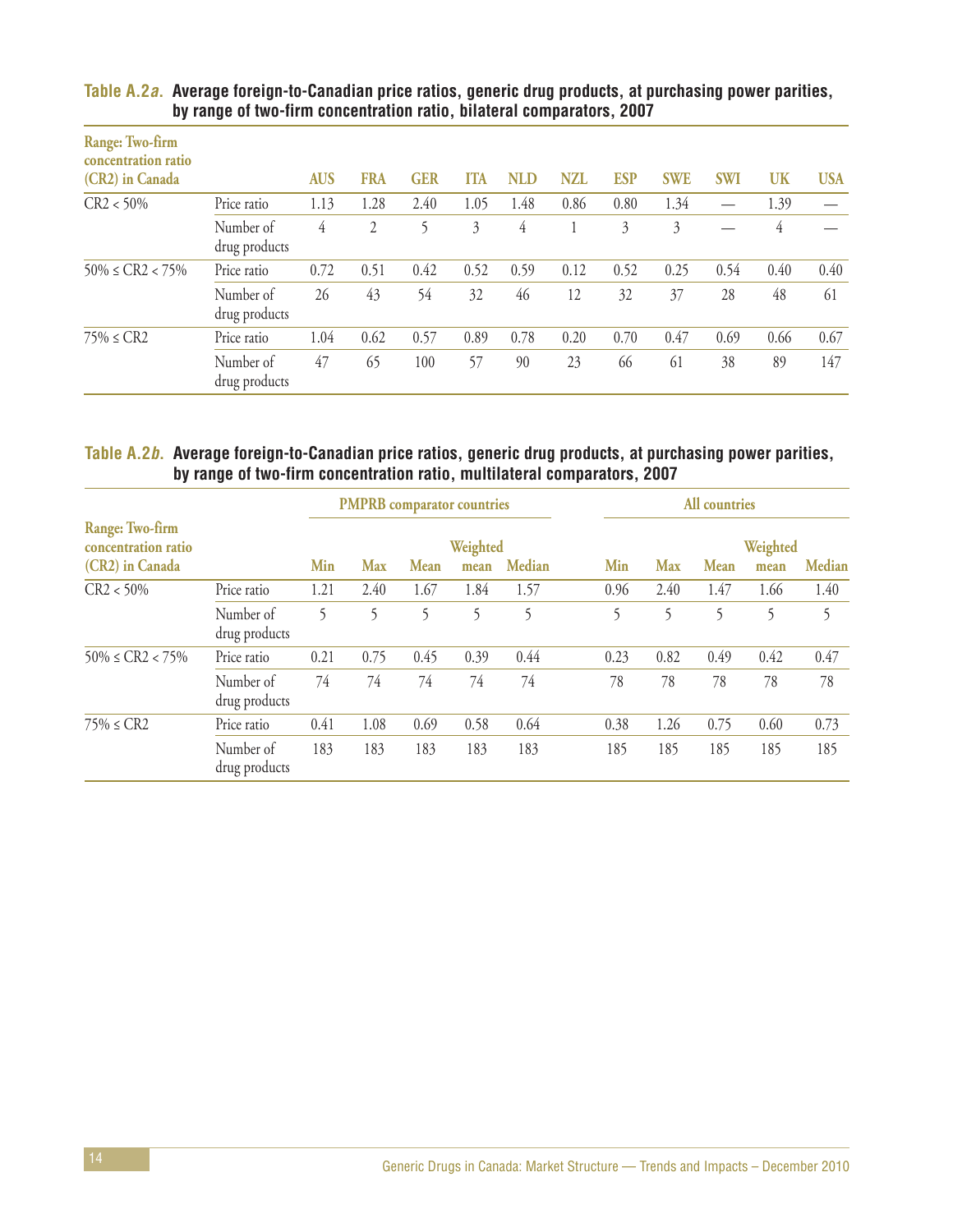| Range: Market size<br>in Canada |                            | <b>AUS</b> | <b>FRA</b> | <b>GER</b> | <b>ITA</b> | <b>NLD</b> | <b>NZL</b> | <b>ESP</b> | <b>SWE</b> | <b>SWI</b> | UK   | <b>USA</b> |
|---------------------------------|----------------------------|------------|------------|------------|------------|------------|------------|------------|------------|------------|------|------------|
| \$25 million $\leq$ sales       | Price ratio                | 0.84       | 0.58       | 0.42       | 0.66       | 0.61       | 0.09       | 0.61       | 0.23       | 0.58       | 0.26 | 0.34       |
|                                 | Number of<br>drug products | 7          | 14         | 15         | 13         | 14         | 2          | 12         | 11         | 9          | 15   | 12         |
| $$10$ million $\leq$ sales      | Price ratio                | 1.06       | 0.52       | 0.65       | 0.69       | 0.86       | 0.32       | 0.66       | 0.50       | 0.64       | 0.69 | 0.76       |
| $\langle$ \$25 million          | Number of<br>drug products | 17         | 25         | 28         | 19         | 28         |            | 20         | 24         | 17         | 29   | 35         |
| \$5 million $\leq$ sales        | Price ratio                | 0.69       | 0.57       | 0.69       | 0.70       | 0.75       | 0.15       | 0.59       | 0.43       | 0.53       | 0.99 | 0.46       |
| $<$ \$10 million                | Number of<br>drug products | 20         | 24         | 35         | 22         | 31         | 7          | 24         | 21         | 8          | 29   | 37         |
| Sales < $$5$ million            | Price ratio                | 1.03       | 0.66       | 0.69       | 0.89       | 0.81       | 0.35       | 0.63       | 0.74       | 0.67       | 1.01 | 0.63       |
|                                 | Number of<br>drug products | 33         | 47         | 81         | 38         | 67         | 20         | 45         | 45         | 32         | 68   | 124        |

#### **Table A.3a. Average foreign-to-Canadian price ratios, generic drug products, at purchasing power parities, by market size, bilateral comparators, 2007**

#### **Table A.3b. Average foreign-to-Canadian price ratios, generic drug products, at purchasing power parities, by market size, multilateral comparators, 2007**

|                                               |                            |          |            | <b>PMPRB</b> comparator countries |      |        | <b>All countries</b> |            |             |      |               |
|-----------------------------------------------|----------------------------|----------|------------|-----------------------------------|------|--------|----------------------|------------|-------------|------|---------------|
| <b>Range: Market size</b>                     |                            | Weighted |            |                                   |      |        |                      |            | Weighted    |      |               |
| in Canada                                     |                            | Min      | <b>Max</b> | <b>Mean</b>                       | mean | Median | Min                  | <b>Max</b> | <b>Mean</b> | mean | <b>Median</b> |
| \$25 million $\leq$ sales                     | Price ratio                | 0.18     | 0.75       | 0.43                              | 0.37 | 0.41   | 0.17                 | 0.89       | 0.49        | 0.38 | 0.52          |
|                                               | Number of<br>drug products | 17       | 17         | 17                                | 17   | 17     | 17                   | 17         | 17          | 17   | 17            |
| \$10 million $\leq$ sales<br>$<$ \$25 million | Price ratio                | 0.40     | 1.05       | 0.67                              | 0.63 | 0.64   | 0.38                 | 1.20       | 0.72        | 0.66 | 0.68          |
|                                               | Number of<br>drug products | 45       | 45         | 45                                | 45   | 45     | 47                   | 47         | 47          | 47   | 47            |
| \$5 million $\leq$ sales<br>$<$ \$10 million  | Price ratio                | 0.40     | 1.03       | 0.66                              | 0.56 | 0.60   | 0.40                 | 1.09       | 0.66        | 0.57 | 0.61          |
|                                               | Number of<br>drug products | 49       | 49         | 49                                | 49   | 49     | 51                   | 51         | 51          | 51   | 51            |
| Sales < $$5$ million                          | Price ratio                | 0.53     | 1.21       | 0.84                              | 0.66 | 0.80   | 0.51                 | 1.32       | 0.85        | 0.67 | 0.81          |
|                                               | Number of<br>drug products | 151      | 151        | 151                               | 151  | 151    | 153                  | 153        | 153         | 153  | 153           |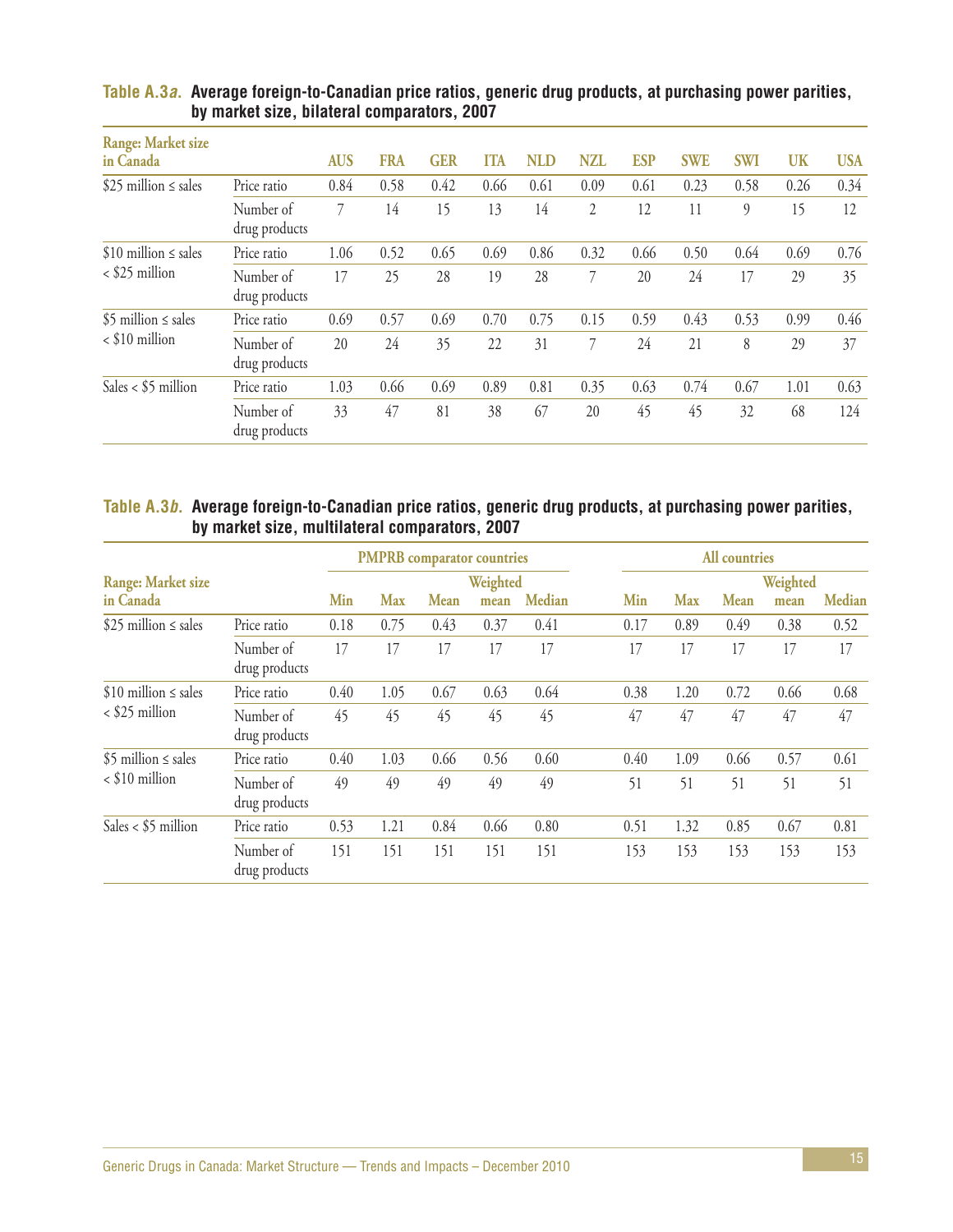# **Appendix B: Notes on Methodology**

The results described in this report have been calculated from a large set of data on drug sales and prices in Canada and other countries. This section describes the data, sources, concepts and methods applied in performing these calculations.

### **1 Terminology**

In this report, the term "drug" refers to any unique combination of active ingredient, strength and form. Except where manufacturer detail is required, all statistical results are calculated at the level of individual drug products and then aggregated.

The term "product" refers to a version of a drug sold by a particular supplier.

Results are sometimes reported by "major therapeutic class". This refers to the Level 1 classes of the World Health Organization's Anatomical, Therapeutic, Chemical (ATC) drug classification system. Level 1 codes normally refer to the anatomical system on which the drug acts.

A "branded" product is one sold under a particular trade name. A "generic" product is sold under the name of its principal ingredient(s).

The term "supplier" refers to the economic entity (usually a corporation) that controls the manufacturer of a given drug product.6

### **2 Price and Sales Data**

IMS Health's MIDAS database is the source of all price and sales data used in this analysis. MIDAS is a summary of data obtained from IMS Health's detailed audits of pharmaceutical purchases made by retailers (in 70 countries) and hospitals (in 45 countries). MIDAS contains information on sales of individual products, measured in both currency and physical units, as well as information on the product manufacturer, active ingredient, brand, form, strength, pack size and therapeutic class.

The data used in this report cover prescription drug sales to the retail pharmacy sector. Sales data include direct sales by suppliers to pharmacies and indirect sales via wholesalers. The retail pharmacy sector accounts for most sales in all of the countries considered in the analysis.7

### **2.1 Sales**

MIDAS includes a field representing IMS Health's estimate of the sales revenue in local currency received by the supplier selling the product in question. This measure of sales is used throughout the analysis. IMS's estimates are based directly on the purchase information obtained in its pharmacy and hospital audits.

To estimate the value of a supplier's sales of a particular product, IMS removes its estimate of wholesalers' mark-ups from the acquisition costs reported by pharmacies and hospitals.

It is important to understand that the acquisition costs used by IMS are based on invoiced prices. Off-invoice discounts, free goods and other forms of price reduction, such as rebates, are therefore not represented in the MIDAS data.

### **2.2 Quantities**

MIDAS provides a measure of physical quantity it calls standardized units (SU). This measure is used throughout the report. Standardized units represent IMS's estimate of the number of normal doses that a given volume of physical units constitutes. This is simply the "number of pills" in the case of oral solids.

### **2.3 Prices**

A drug product's price for any given period is obtained by dividing the value of the manufacturer's sales of that product by the number of standardized units of the product MIDAS reports for that period. Note that the prices thus obtained are properly interpreted as estimated ex-factory prices (i.e., prices charged by suppliers) and not as final retail prices paid by consumers or drug reimbursement plans.

6 These controlling entities are identified in the MIDAS database's Corporation field.

<sup>7</sup> Retail pharmacy purchases account for more than 85% of drug sales in Canada, based on 2004 results from IMS's Hospital and Pharmacy Audit.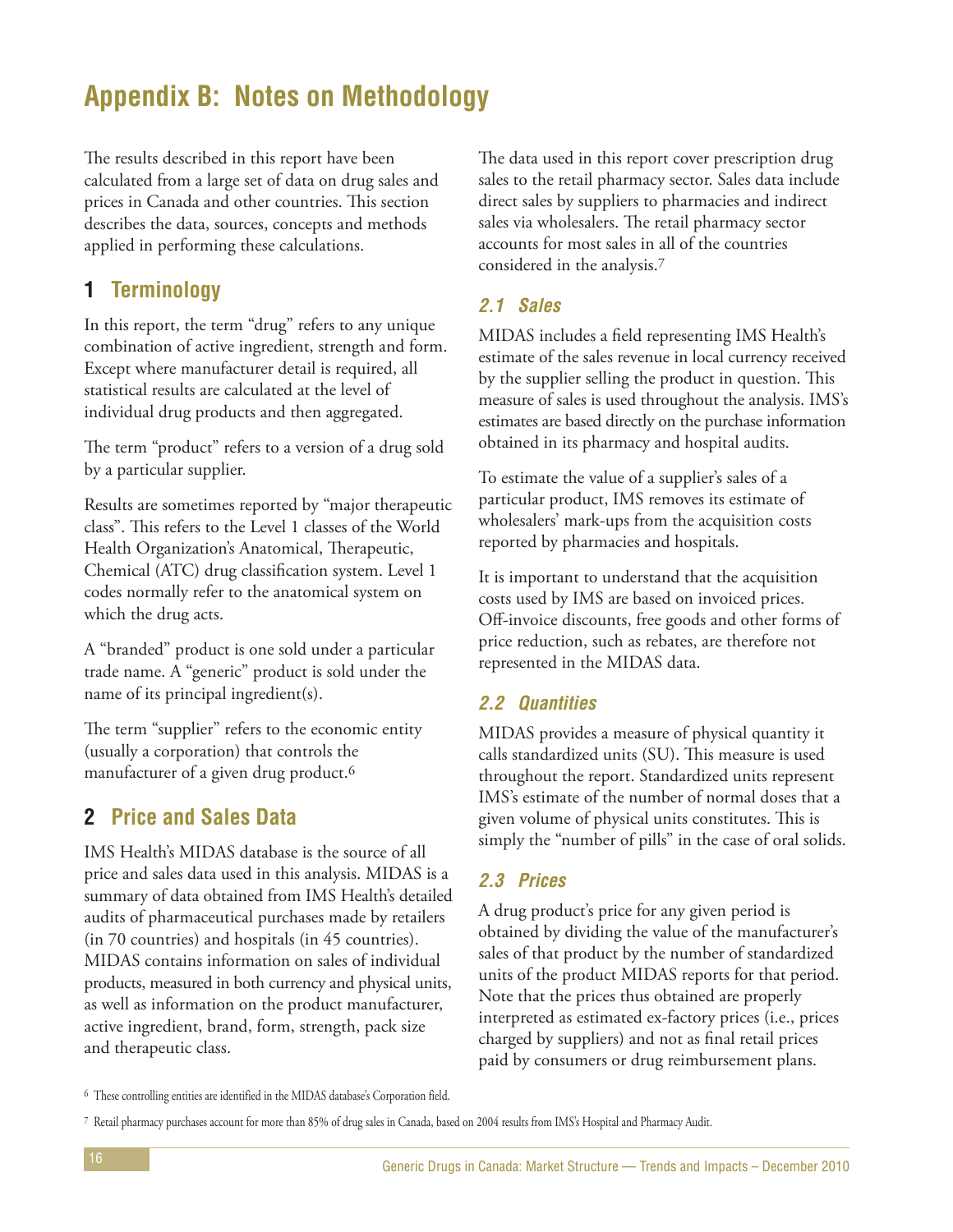Prices obtained at the level of the drug are derived in a similar fashion, except that sales and quantities of the drug are first summed across suppliers and the resulting sums divided.8

### **2.4 Patent Status**

For the purpose of this study, a drug is identified as patented if at least one version of the drug (either branded or generic) was subject to price review by the PMPRB at some point over the period 2003–2007. If no version of the drug was reviewed by the PMPRB over this period, it is considered non-patented.

Every year the PMPRB, as an addendum to its Annual Report, publishes a list of patented drug products that were subject to price review as of the end of the calendar year. These lists were used to determine the patent status of individual drug products.

### **3 Identification and Selection of Generic Drug Products**

A master list of leading generic drug products was constructed for the analysis of 2007 generic sales and prices. The following steps describe the method by which this was done.

**Step 1.** Using MIDAS data, drugs sold in 2007 by leading Canadian generic suppliers were identified. Drugs with aggregate 2007 generic sales of less than \$1 million were then deleted.

**Step 2.** Using information from Health Canada's Drug Product Database, any non-prescription drugs were eliminated from the list of drugs obtained in Step 1.

**Step 3.** A list of all products corresponding to the drugs remaining after Step 2 was obtained. Note that the resulting list of products encompasses all branded and generic versions of the drug.

**Step 4.** For each remaining product, the contents of the MIDAS database's Local Product Name and Molecule fields were compared.9 Provided that the contents of the two fields were reasonably similar, the product was retained as a generic.10

**Step 5.** For each remaining drug, the number of generic versions on the Canadian market in 2007 was determined. If there was only a single generic version available in 2007, the drug was deleted.11

### **4 Matching Data Across Countries**

When performing international price comparisons, matching products across countries can be difficult. Prices for the same drug can vary appreciably by strength, form and pack size, even within a single market. This suggests that price comparisons should be limited to those drug products where an exact match can be made. On the other hand, not all pack sizes may be available in all markets, which raises the possibility that a large amount of information may be lost if this is included in the matching criteria. In the PMPRB's view, matching by drug (as defined above) strikes a reasonable compromise between rigour and coverage. This is the approach taken to produce the international price comparisons reported in the main text.

All foreign-to-Canadian price comparisons are based on foreign prices encompassing foreign generic products only.12 Foreign generic products were identified by comparing the Local Brand Name and Molecule fields.

8 Note that, under this approach, a drug's price can be interpreted as a sales-weighted average of the product prices it encompasses.

<sup>9</sup> For a large majority of generic products, the ingredient name actually appears in MIDAS's brand-name field (along with a company identifier). Sometimes the brand-name field contains the ingredient name in a modified form, in which case the product was retained as a generic. Only products sold under names clearly different from that of their principal ingredient were eliminated.

<sup>&</sup>lt;sup>10</sup> Note that whether the product is sold by a "generic" or a "brand-name" manufacturer does not matter here. This means our list of generic products will include "pseudogenerics" sold by companies principally engaged in selling branded products.

<sup>11</sup> Markets with a single generic supplier will be considered separately in a subsequent report.

<sup>12</sup> Because generic versions of some drug products are not available in all markets, the number of matches will vary from comparator to comparator.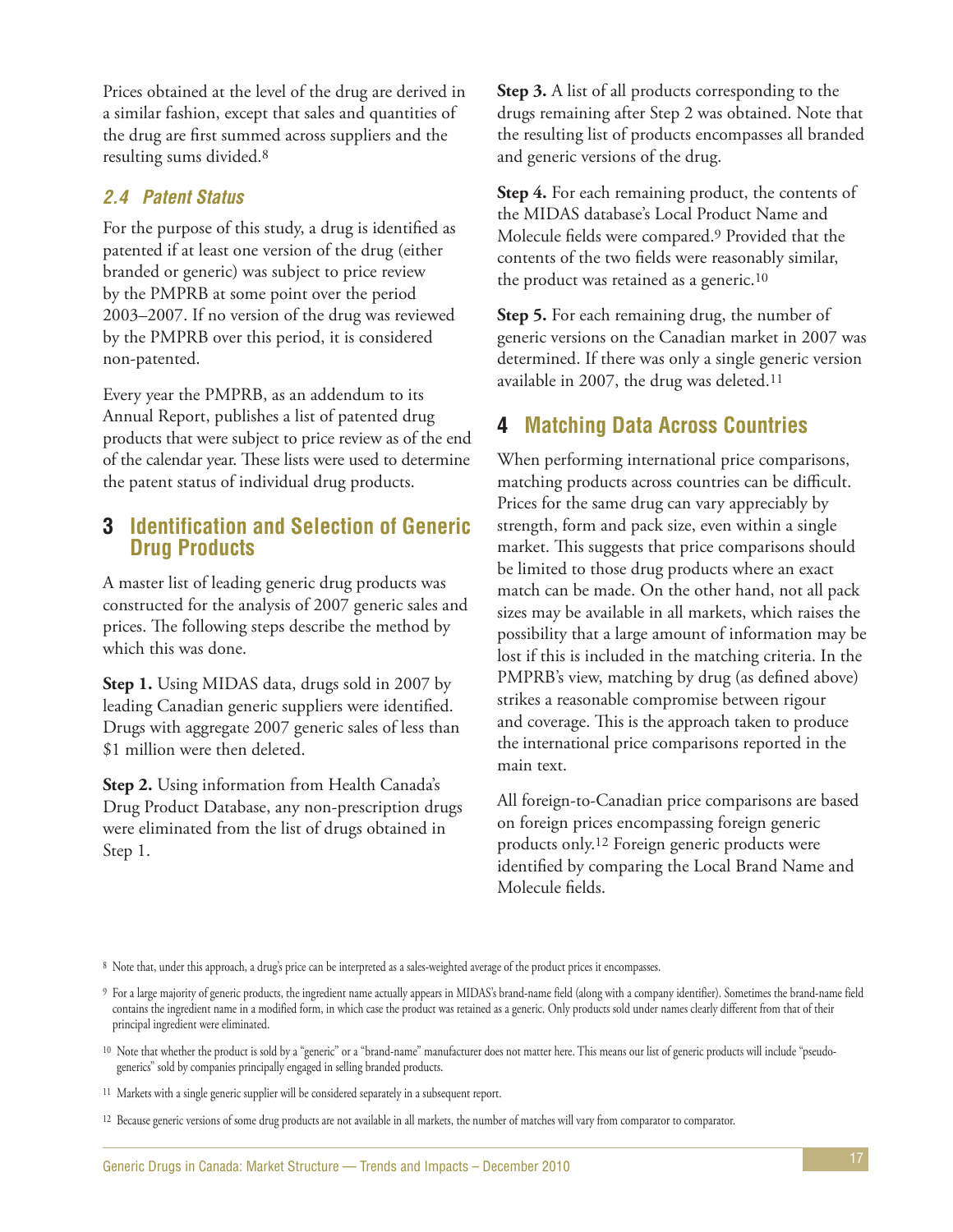### **5 Currency Conversion**

As noted above, the MIDAS sales data used in this report are expressed in local currencies. Sales were restated in Canadian dollars to allow for meaningful international price comparisons. Currency conversions were done using (1) annual average spot-market exchange rates (as reported by the Bank of Canada)13 and (2) purchasing power parities (as reported by the OECD).

### **6 Specific Reporting Elements: Statistical Methodology**

The following subsections briefly describe the construction of the statistics provided in the report.

### **6.1 Concentration Statistics**

The concentration statistics presented in Section 2 measure the extent to which markets are dominated by a small number of suppliers. In keeping with the PMPRB's general approach, concentration is first measured at the level of individual drugs. Overall statistics are then obtained by aggregating the results across all drugs. Aggregation is done by taking a simple average of drug-level results.

N-firm sales concentration ratios are commonly used in economic analysis. An N-firm ratio is calculated by first identifying the N suppliers with the largest sales in a given market, adding up their sales, and then calculating the proportion of overall market sales accounted for by the N-firm total.

Standard criticisms of N-firm ratios are that they say nothing about the extent of concentration among leading sellers, and that their construction entirely excludes the remainder of the market. The Herfindahl index represents an attempt to correct for these supposed deficiencies. To calculate the Herfindahl index one first calculates market shares for every manufacturer and then takes a sales-weighted average of these market shares. The resulting statistic is the sum of squared market shares taken across all suppliers.

#### **6.2 International Price Comparisons**

This report presents a variety of average foreign-to-Canadian price ratios, similar to those published in the PMPRB's Annual Report. These average ratios are constructed as Canadian-sales-weighted arithmetic averages of foreign-to-Canadian price ratios at the level of individual drug products. Algebraically, let

- $i = 1 ... N$ , each number identifying a drug included in the calculation
- $p(i)$  = the Canadian price of drug *i*
- $p^f(i) =$ the foreign price of drug *i* (restated in Canadian dollars)
- $w(i)$  = the proportion of Canadians' spending on the drugs 1 to *N* accounted for by drug *i*

Then the sales-weighted arithmetic mean of foreignto-Canadian price ratios is given by:

$$
R_{\rm A} = \sum w(i) [p^{\rm f}(i)/p(i)]
$$

where  $\Sigma$  signifies summation over drug products 1 to *N*.

With currency conversion at market exchange rates, average ratios constructed this way have a simple intuitive interpretation: they indicate how much more or less Canadians would have paid for the medicines they purchased in a given period had they paid foreign prices.

Multilateral foreign-to-Canadian price comparisons are also presented using the following indicators as comparators: minimum foreign price, maximum foreign price, the simple mean of foreign prices, the weighted mean of foreign prices (with weights based on sales by country) and the median of foreign prices. Each of these indicators is an aggregate measure encompassing all countries where comparable drug prices could be calculated.

<sup>13</sup> This is the Bank of Canada's annual average of the daily noon rates.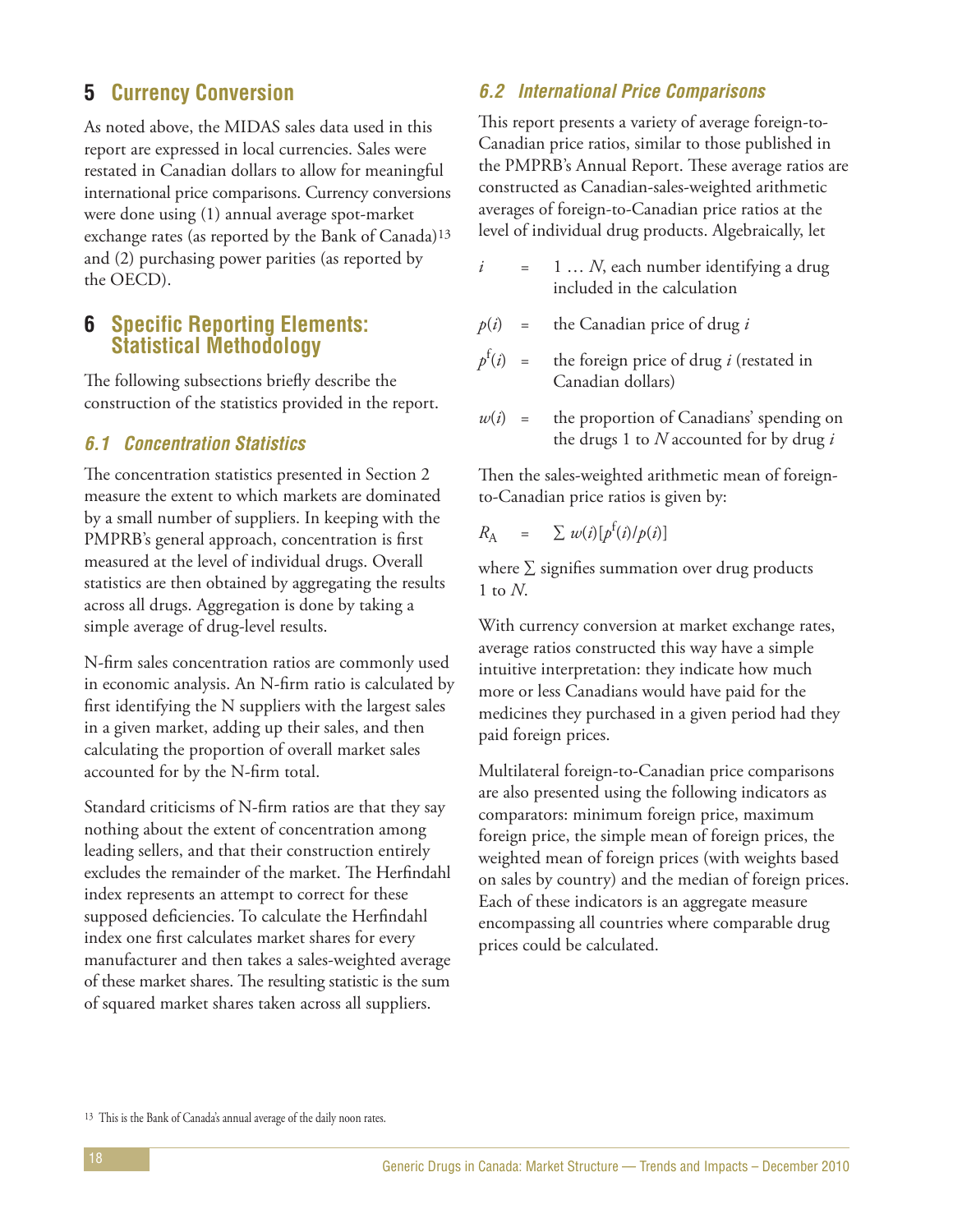# **Appendix C: Drug Products Included in the Analysis**

| Ingredient      | Form                  | <b>Strength</b>  | Ingredient     | Form                  | <b>Strength</b>   |
|-----------------|-----------------------|------------------|----------------|-----------------------|-------------------|
| Acebutolol      | Film-coated tablet    | $100$ mg         | Carbamazepine  | Delayed-action tablet | $400$ mg          |
| Acebutolol      | Film-coated tablet    | $200$ mg         | Carvedilol     | Tablet                | $25$ mg           |
| Acebutolol      | Film-coated tablet    | $400$ mg         | Carvedilol     | Film-coated tablet    | $25$ mg           |
| Aciclovir       | Tablet                | $200$ mg         | Carvedilol     | Tablet                | $12.5 \text{ mg}$ |
| Aciclovir       | Tablet                | $400$ mg         | Carvedilol     | Film-coated tablet    | 12.5 mg           |
| Aciclovir       | Tablet                | 800 mg           | Carvedilol     | Film-coated tablet    | 3.12 mg           |
| Alendronic acid | Tablet                | $10 \text{ mg}$  | Carvedilol     | Tablet                | $6.25$ mg         |
| Alendronic acid | Tablet                | $70$ mg          | Carvedilol     | Film-coated tablet    | $6.25$ mg         |
| Allopurinol     | Tablet                | $100$ mg         | Cefaclor       | Capsule               | $500$ mg          |
| Allopurinol     | Tablet                | $200$ mg         | Cefalexin      | Film-coated tablet    | $250$ mg          |
| Allopurinol     | Tablet                | 300 mg           | Cefalexin      | Film-coated tablet    | 500 mg            |
| Alprazolam      | Tablet                | $0.25$ mg        | Cefprozil      | Film-coated tablet    | $250$ mg          |
| Alprazolam      | Tablet                | $0.5$ mg         | Cefprozil      | Dry syrup             | $250$ mg          |
| Amoxicillin     | Capsule               | 250 mg           | Cefprozil      | Film-coated tablet    | 500 mg            |
| Amoxicillin     | Suspension            | 250 mg           | Cilazapril     | Tablet                | $5 \text{ mg}$    |
| Amoxicillin     | Capsule               | $500$ mg         | Cilazapril     | Tablet                | $2.5 \text{ mg}$  |
| Anagrelide      | Capsule               | $0.5$ mg         | Ciprofloxacin  | Tablet                | $250$ mg          |
| Atenolol        | Film-coated tablet    | $25 \text{ mg}$  | Ciprofloxacin  | Film-coated tablet    | $250$ mg          |
| Atenolol        | Tablet                | $50$ mg          | Ciprofloxacin  | Tablet                | $500$ mg          |
| Atenolol        | Film-coated tablet    | $50$ mg          | Ciprofloxacin  | Film-coated tablet    | 500 mg            |
| Atenolol        | Tablet                | $100$ mg         | Citalopram     | Tablet                | $20$ mg           |
| Atenolol        | Film-coated tablet    | $100$ mg         | Citalopram     | Film-coated tablet    | $20 \text{ mg}$   |
| Azathioprine    | Tablet                | $50$ mg          | Citalopram     | Tablet                | $40$ mg           |
| Azithromycin    | Film-coated tablet    | 250 mg           | Citalopram     | Film-coated tablet    | $40$ mg           |
| Baclofen        | Tablet                | $10$ mg          | Clarithromycin | Film-coated tablet    | 250 mg            |
| Baclofen        | Tablet                | $20$ mg          | Clarithromycin | Film-coated tablet    | $500$ mg          |
| Beclometasone   | N.top M-D             | $50 \text{ mcg}$ | Clindamycin    | Capsule               | $150 \text{ mg}$  |
| Bicalutamide    | Film-coated tablet    | $50$ mg          | Clindamycin    | Capsule               | 300 mg            |
| Bisoprolol      | Film-coated tablet    | $5$ mg           | Clobetasol     | Ointment              | 0.05%             |
| Bisoprolol      | Film-coated tablet    | $10$ mg          | Clobetasol     | Cream                 | 0.05%             |
| Brimonidine     | Eye drops             | 0.2%             | Clomipramine   | Film-coated tablet    | $50$ mg           |
| Bromazepam      | Tablet                | $3 \text{ mg}$   | Clonazepam     | Tablet                | $0.5$ mg          |
| Bromazepam      | Tablet                | 6 <sub>mg</sub>  | Clonazepam     | Tablet                | $1 \text{ mg}$    |
| Bupropion       | Film-coated tablet    | 150 mg           | Clonazepam     | Tablet                | $2 \text{ mg}$    |
| Buspirone       | Tablet                | $10$ mg          | Clonidine      | Tablet                | $0.1$ mg          |
| Captopril       | Tablet                | $50$ mg          | Clonidine      | Tablet                | $0.2$ mg          |
| Carbamazepine   | Tablet                | $200$ mg         | Clozapine      | Tablet                | $25 \text{ mg}$   |
| Carbamazepine   | Delayed-action tablet | 200 mg           | Clozapine      | Tablet                | 100 mg            |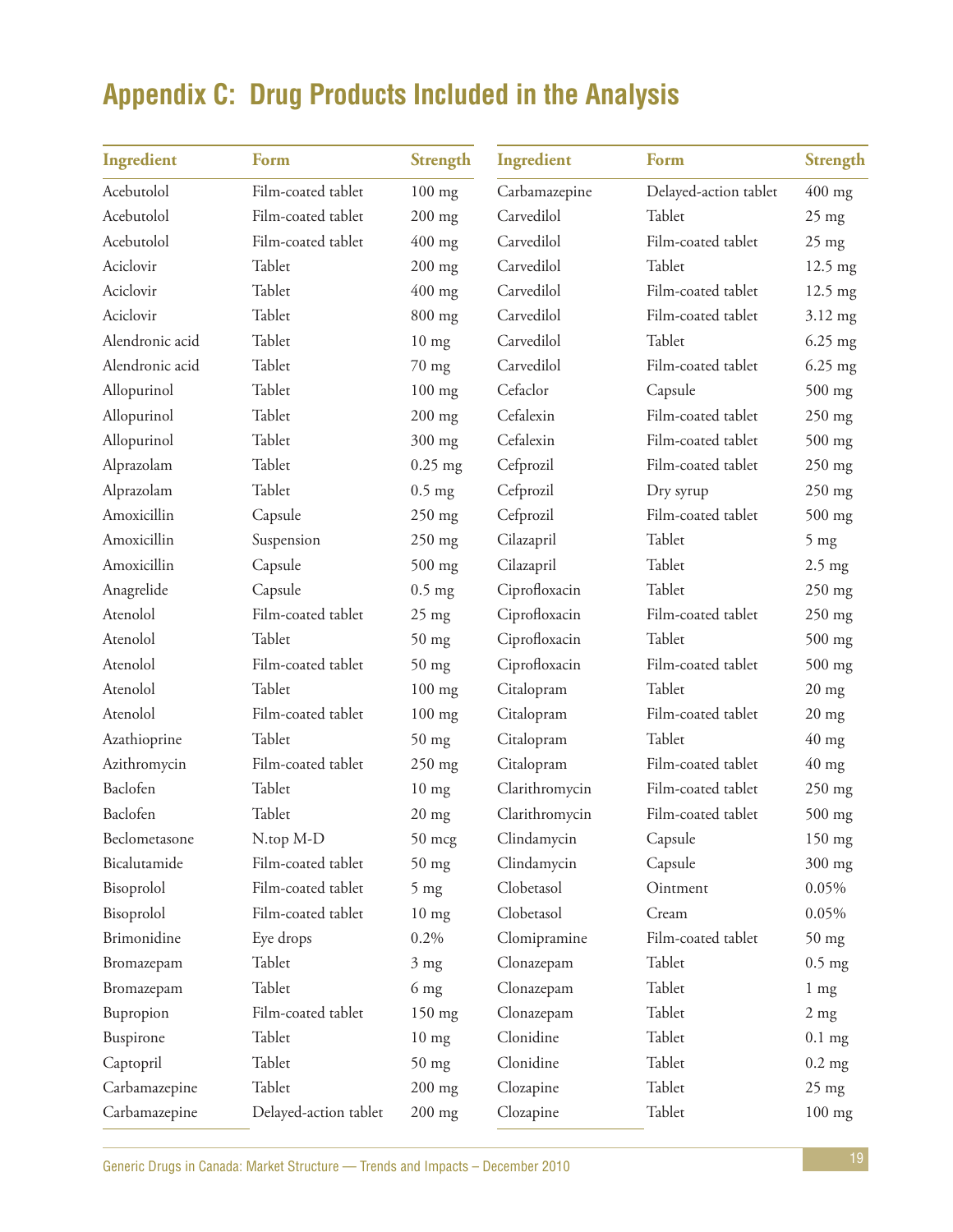| Ingredient      | Form                   | <b>Strength</b>  | Ingredient          | Form               | <b>Strength</b>  |
|-----------------|------------------------|------------------|---------------------|--------------------|------------------|
| Codeine         | Tablet                 | $30$ mg          | Fluconazole         | Tablet             | $100$ mg         |
| Cyclobenzaprine | Tablet                 | $10$ mg          | Fluconazole         | Capsule            | 150 mg           |
| Cyclobenzaprine | Film-coated tablet     | $10$ mg          | Fluoxetine          | Capsule            | $10 \text{ mg}$  |
| Cyproterone     | Tablet                 | $50$ mg          | Fluoxetine          | Capsule            | $20$ mg          |
| Desmopressin    | N sys M-D              | 10 mcg           | Fluticasone         | N.top M-D          | $50 \text{ mcg}$ |
| Dexamethasone   | Tablet                 | $4 \text{ mg}$   | Fluvoxamine         | Film-coated tablet | $50$ mg          |
| Diazepam        | Tablet                 | $5 \text{ mg}$   | Fluvoxamine         | Film-coated tablet | $100$ mg         |
| Diazepam        | Tablet                 | $10$ mg          | Fosinopril          | Tablet             | $10 \text{ mg}$  |
| Diclofenac      | Enteric-coated tablet  | $50$ mg          | Fosinopril          | Tablet             | $20 \text{ mg}$  |
| Diclofenac      | Film-coated tablet     | 75 mg            | Furosemide          | Tablet             | $20$ mg          |
| Diclofenac      | Film-coated tablet     | 100 mg           | Furosemide          | Tablet             | $40 \text{ mg}$  |
| Digoxin         | Tablet                 | $0.12$ mg        | Furosemide          | Tablet             | $80$ mg          |
| Digoxin         | Tablet                 | $0.25$ mg        | Gabapentin          | Capsule            | 100 mg           |
| Diltiazem       | Delayed-action capsule | 120 mg           | Gabapentin          | Capsule            | 300 mg           |
| Diltiazem       | Delayed-action capsule | 180 mg           | Gabapentin          | Capsule            | $400$ mg         |
| Diltiazem       | Delayed-action capsule | $240$ mg         | Gabapentin          | Tablet             | $600$ mg         |
| Diltiazem       | Delayed-action capsule | 300 mg           | Gabapentin          | Tablet             | $800$ mg         |
| Diltiazem       | Delayed-action capsule | 360 mg           | Gemfibrozil         | Capsule            | 300 mg           |
| Dimenhydrinate  | Tablet                 | $50$ mg          | Gemfibrozil         | Tablet             | $600$ mg         |
| Domperidone     | Tablet                 | $10$ mg          | Gemfibrozil         | Film-coated tablet | $600$ mg         |
| Domperidone     | Film-coated tablet     | $10$ mg          | Glibenclamide       | Tablet             | $5 \text{ mg}$   |
| Doxazosin       | Tablet                 | $2$ mg           | Glibenclamide       | Tablet             | $2.5 \text{ mg}$ |
| Doxazosin       | Tablet                 | $4 \text{ mg}$   | Gliclazide          | Tablet             | $80$ mg          |
| Doxepin         | Capsule                | $25 \text{ mg}$  | Hydrochlorothiaz    | Tablet             | $25 \text{ mg}$  |
| Doxepin         | Capsule                | $50$ mg          | Hydrochlorothiaz    | Tablet             | $50$ mg          |
| Doxycycline     | Film-coated tablet     | $100$ mg         | Hydrocortisone      | Ointment           | 0.5%             |
| Doxycycline     | Capsule                | $100$ mg         | Hydroxyzine         | Capsule            | $25$ mg          |
| Enalapril       | Tablet                 | $5 \text{ mg}$   | Ibuprofen           | Film-coated tablet | $600$ mg         |
| Enalapril       | Tablet                 | $10$ mg          | Indapamide          | Coated tablet      | $2.5$ mg         |
| Enalapril       | Tablet                 | $20 \text{ mg}$  | Indapamide          | Film-coated tablet | $2.5 \text{ mg}$ |
| Famciclovir     | Film-coated tablet     | 125 mg           | Indapamide          | Film-coated tablet | $1.25$ mg        |
| Famciclovir     | Film-coated tablet     | 250 mg           | Indometacin         | Capsule            | $50$ mg          |
| Famciclovir     | Film-coated tablet     | 500 mg           | Ipratropium bromide | N.top M-D          | 0.03%            |
| Famotidine      | Film-coated tablet     | $20$ mg          | Ipratropium bromide | Liq/inh l          | $250$ mcg        |
| Famotidine      | Film-coated tablet     | $40 \text{ mg}$  | Ipratropium bromide | Rgn lung U-D       | $250$ mcg        |
| Fenofibrate     | Film-coated tablet     | $100$ mg         | Ketoconazole        | Tablet             | $200$ mg         |
| Fenofibrate     | Film-coated tablet     | 160 mg           | Ketorolac           | Eye drops          | 0.5%             |
| Fenofibrate     | Capsule                | $200$ mg         | Ketorolac           | Film-coated tablet | $10 \text{ mg}$  |
| Fentanyl        | Transdermal patch      | $50 \text{ mcg}$ | Lamotrigine         | Tablet             | $25 \text{ mg}$  |
| Fentanyl        | Transdermal patch      | 100 mcg          | Lamotrigine         | Tablet             | 100 mg           |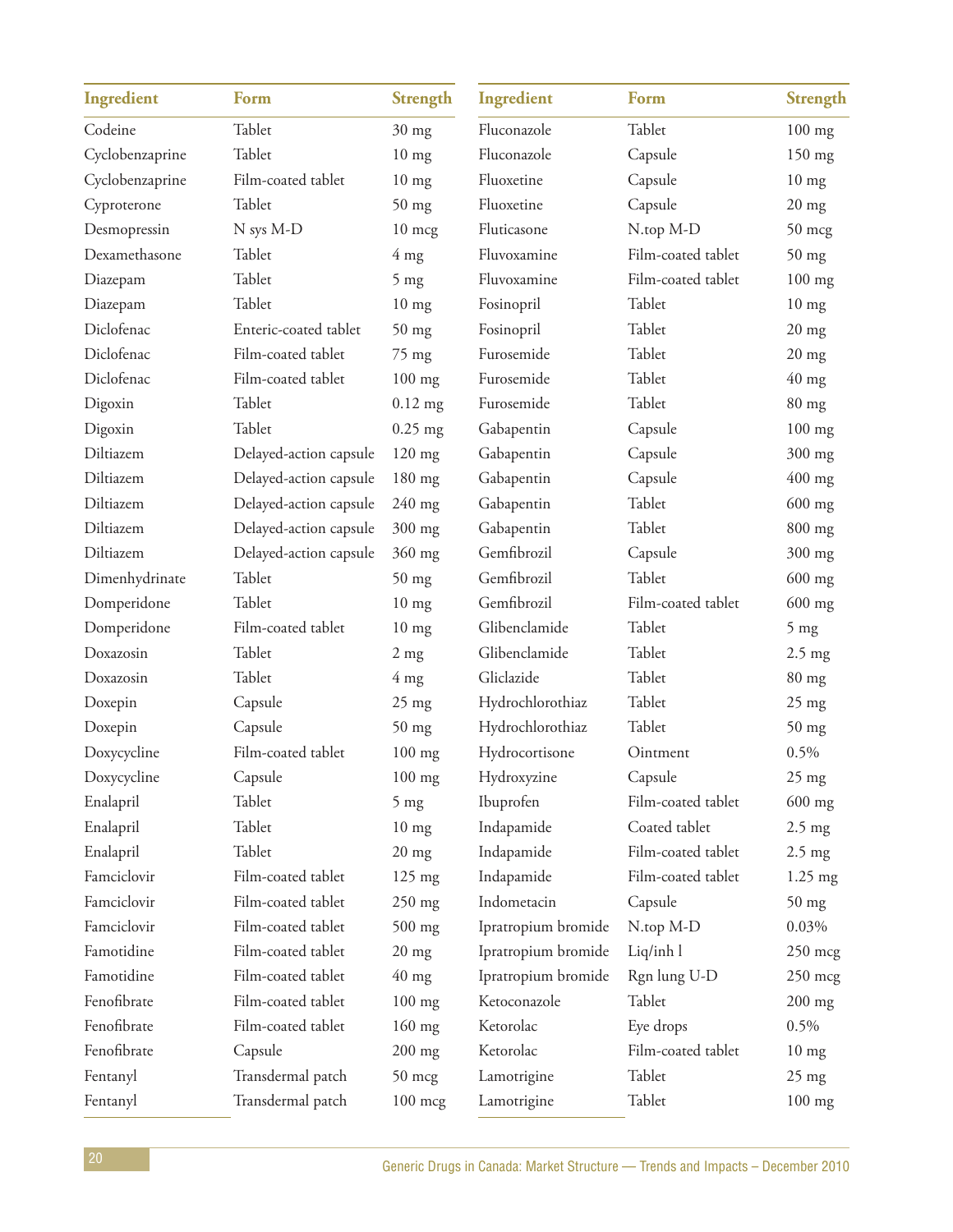| Ingredient       | Form               | <b>Strength</b>  | Ingredient    | Form                  | <b>Strength</b>  |
|------------------|--------------------|------------------|---------------|-----------------------|------------------|
| Lamotrigine      | Tablet             | $150$ mg         | Naproxen      | Enteric-coated tablet | 375 mg           |
| Leflunomide      | Tablet             | $10$ mg          | Naproxen      | Tablet                | 500 mg           |
| Leflunomide      | Tablet             | $20$ mg          | Naproxen      | Enteric-coated tablet | $500$ mg         |
| Leflunomide      | Film-coated tablet | $20$ mg          | Naproxen      | Film-coated tablet    | 550 mg           |
| Levetiracetam    | Film-coated tablet | 500 mg           | Nizatidine    | Capsule               | 150 mg           |
| Lisinopril       | Tablet             | $5 \text{ mg}$   | Norfloxacin   | Film-coated tablet    | $400$ mg         |
| Lisinopril       | Tablet             | $10 \text{ mg}$  | Nortriptyline | Capsule               | $10 \text{ mg}$  |
| Lisinopril       | Tablet             | $20$ mg          | Nortriptyline | Capsule               | $25 \text{ mg}$  |
| Lorazepam        | Tablet             | $0.5$ mg         | Omeprazole    | Capsule               | $20 \text{ mg}$  |
| Lorazepam        | Tablet             | $1 \text{ mg}$   | Ondansetron   | Film-coated tablet    | $4 \text{ mg}$   |
| Lorazepam        | Tablet             | $2$ mg           | Ondansetron   | Film-coated tablet    | 8 <sub>mg</sub>  |
| Lovastatin       | Tablet             | $20 \text{ mg}$  | Oxazepam      | Tablet                | $15 \text{ mg}$  |
| Lovastatin       | Tablet             | $40$ mg          | Oxazepam      | Tablet                | $30$ mg          |
| Medroxyprogester | Tablet             | $2.5$ mg         | Oxybutynin    | Tablet                | $5$ mg           |
| Meloxicam        | Tablet             | $15 \text{ mg}$  | Paroxetine    | Tablet                | $10$ mg          |
| Meloxicam        | Tablet             | $7.5 \text{ mg}$ | Paroxetine    | Film-coated tablet    | $10 \text{ mg}$  |
| Metformin        | Tablet             | 500 mg           | Paroxetine    | Tablet                | $20$ mg          |
| Metformin        | Film-coated tablet | $500$ mg         | Paroxetine    | Film-coated tablet    | $20$ mg          |
| Metformin        | Tablet             | 850 mg           | Paroxetine    | Tablet                | $30$ mg          |
| Metformin        | Film-coated tablet | 850 mg           | Paroxetine    | Film-coated tablet    | $30$ mg          |
| Methotrexate     | Tablet             | $2.5$ mg         | Pindolol      | Tablet                | $10 \text{ mg}$  |
| Methylphenidate  | Tablet             | $10$ mg          | Pioglitazone  | Tablet                | $30$ mg          |
| Methylphenidate  | Tablet             | $20$ mg          | Pioglitazone  | Tablet                | $45 \text{ mg}$  |
| Metoprolol       | Tablet             | $50$ mg          | Pramipexole   | Tablet                | $0.25$ mg        |
| Metoprolol       | Film-coated tablet | $50$ mg          | Pramipexole   | Tablet                | $1 \text{ mg}$   |
| Metoprolol       | Tablet             | 100 mg           | Pravastatin   | Tablet                | $10$ mg          |
| Metoprolol       | Film-coated tablet | $100$ mg         | Pravastatin   | Tablet                | $20$ mg          |
| Metronidazole    | Capsule            | $500$ mg         | Pravastatin   | Tablet                | $40$ mg          |
| Minocycline      | Capsule            | $50$ mg          | Prednisone    | Tablet                | $5 \text{ mg}$   |
| Minocycline      | Capsule            | $100$ mg         | Propafenone   | Film-coated tablet    | 150 mg           |
| Mirtazapine      | Tablet             | $30$ mg          | Propafenone   | Film-coated tablet    | 300 mg           |
| Mirtazapine      | Film-coated tablet | $30$ mg          | Quinine       | Capsule               | $200$ mg         |
| Misoprostol      | Tablet             | $200$ mcg        | Quinine       | Capsule               | 300 mg           |
| Mometasone       | Ointment           | 0.1%             | Rabeprazole   | Enteric-coated tablet | $20$ mg          |
| Nabumetone       | Film-coated tablet | $500$ mg         | Ramipril      | Capsule               | $5 \text{ mg}$   |
| Nadolol          | Tablet             | $40$ mg          | Ramipril      | Capsule               | $10 \text{ mg}$  |
| Nadolol          | Tablet             | $80$ mg          | Ramipril      | Capsule               | $2.5 \text{ mg}$ |
| Naproxen         | Tablet             | 250 mg           | Ramipril      | Capsule               | $1.25$ mg        |
| Naproxen         | Film-coated tablet | 275 mg           | Ranitidine    | Oral liquid           | $15 \text{ mg}$  |
| Naproxen         | Tablet             | 375 mg           | Ranitidine    | Film-coated tablet    | $150$ mg         |